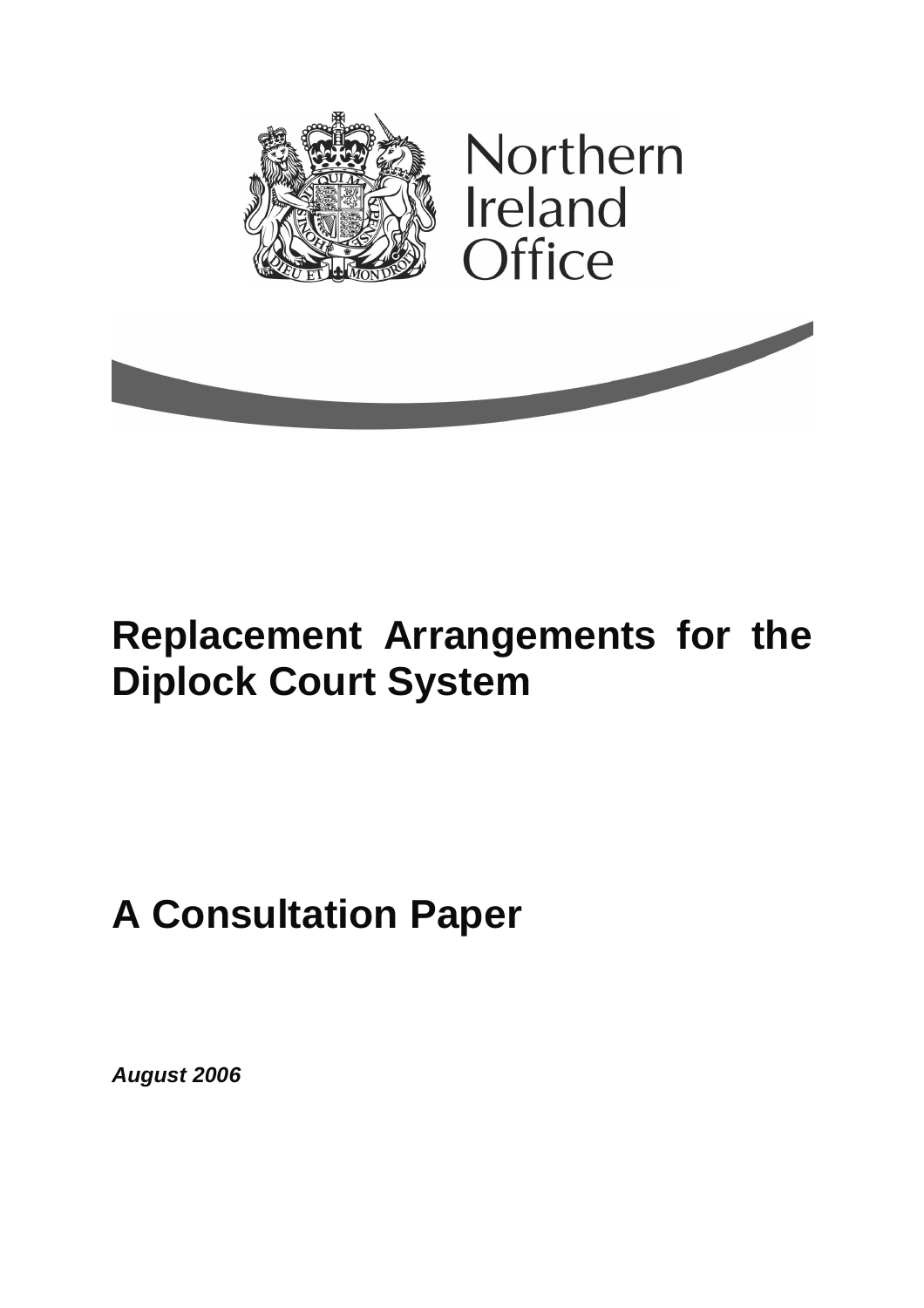# **Contents**

#### **Foreword by Rt Hon Peter Hain MP, Rt Hon Lord Goldsmith QC and Bridget Prentice MP**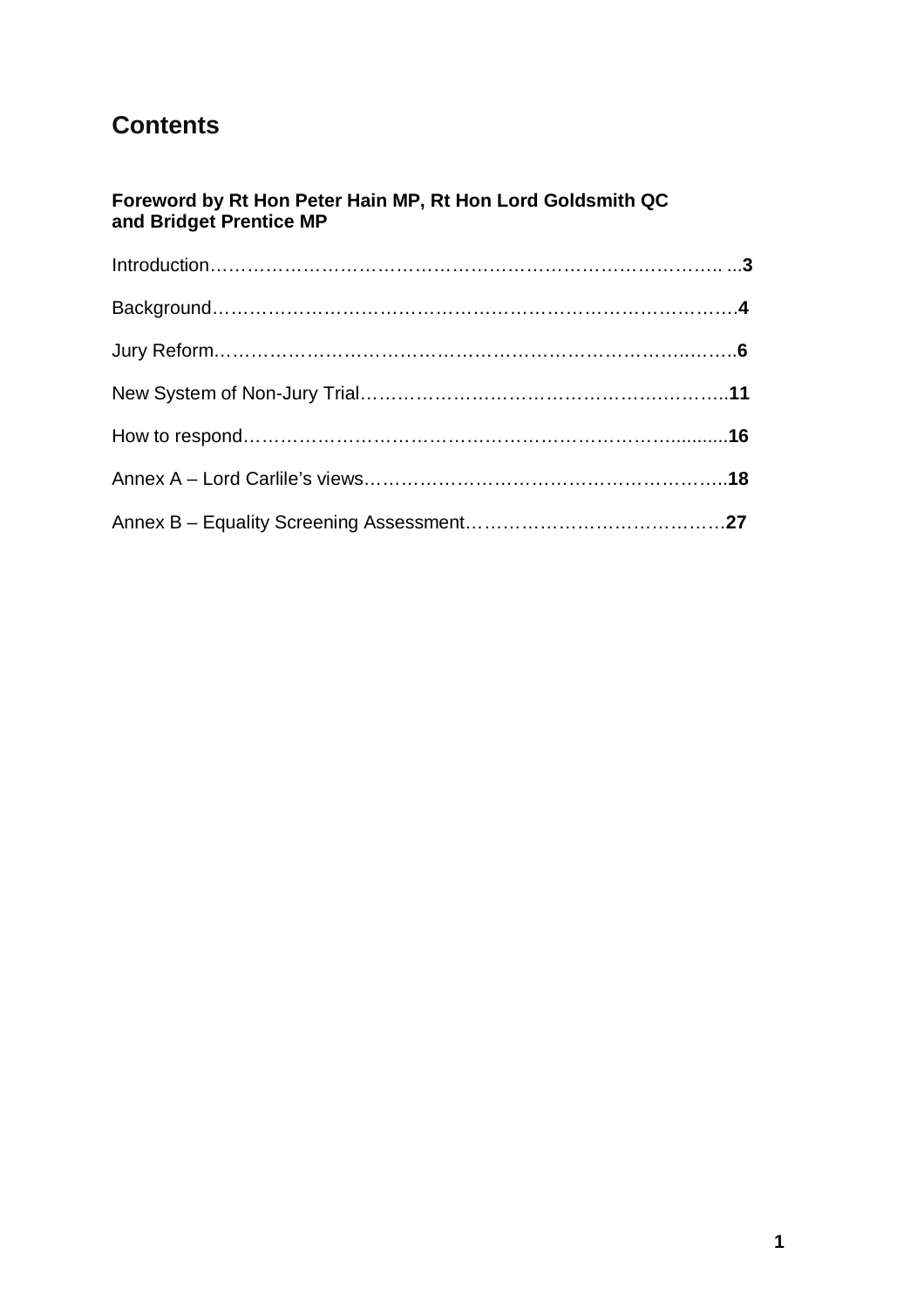# **Foreword**



**Peter Hain MP Secretary of State for Northern Ireland** 



**Lord Goldsmith QC Attorney General** 



**Bridget Prentice MP Parliamentary Under-Secretary of State** 

For more than thirty years the Diplock Court system has helped to counter the risk of perverse verdicts in trials for offences connected with the Troubles in Northern Ireland. It has protected jurors from the risk of intimidation; ensured that those charged with such offences receive fair trials; and ensured that justice is seen to be carried out fairly and effectively. The system has become emblematic of the special arrangements that have been necessary to deal with the threat of terrorism in Northern Ireland.

Under the programme of security normalisation announced on 1 August 2005, the legislation underpinning the Diplock system is due to be repealed on 31 July 2007. The repeal of the Diplock system will be a significant step on the road to a normalised Northern Ireland and the fact that we are able to move to that point is a testament to the profound changes in the Northern Ireland security situation that have occurred, not least those in the last year.

Although Northern Ireland is on the road to normalisation, we do not think the time is right for Northern Ireland to operate without the fall-back of some special arrangements for exceptional cases. Paramilitaries and former members of paramilitaries still have a significant hold over the communities they live in and many are heavily involved in criminality. This means that jurors could still be put at risk of intimidation in some cases.

Government must protect the safety of all those who participate in the justice system. The role of juror is an extremely important one and we must do all we can to protect them from intimidation and ensure that the justice system can deliver fair and effective trials.

We think the reforms proposed in this consultation paper represent progress towards normalisation and strike the right balance of reducing the risks of intimidation of jurors while ensuring that non-jury trials are available to deal with the remaining number of exceptional cases that cannot be addressed any other way.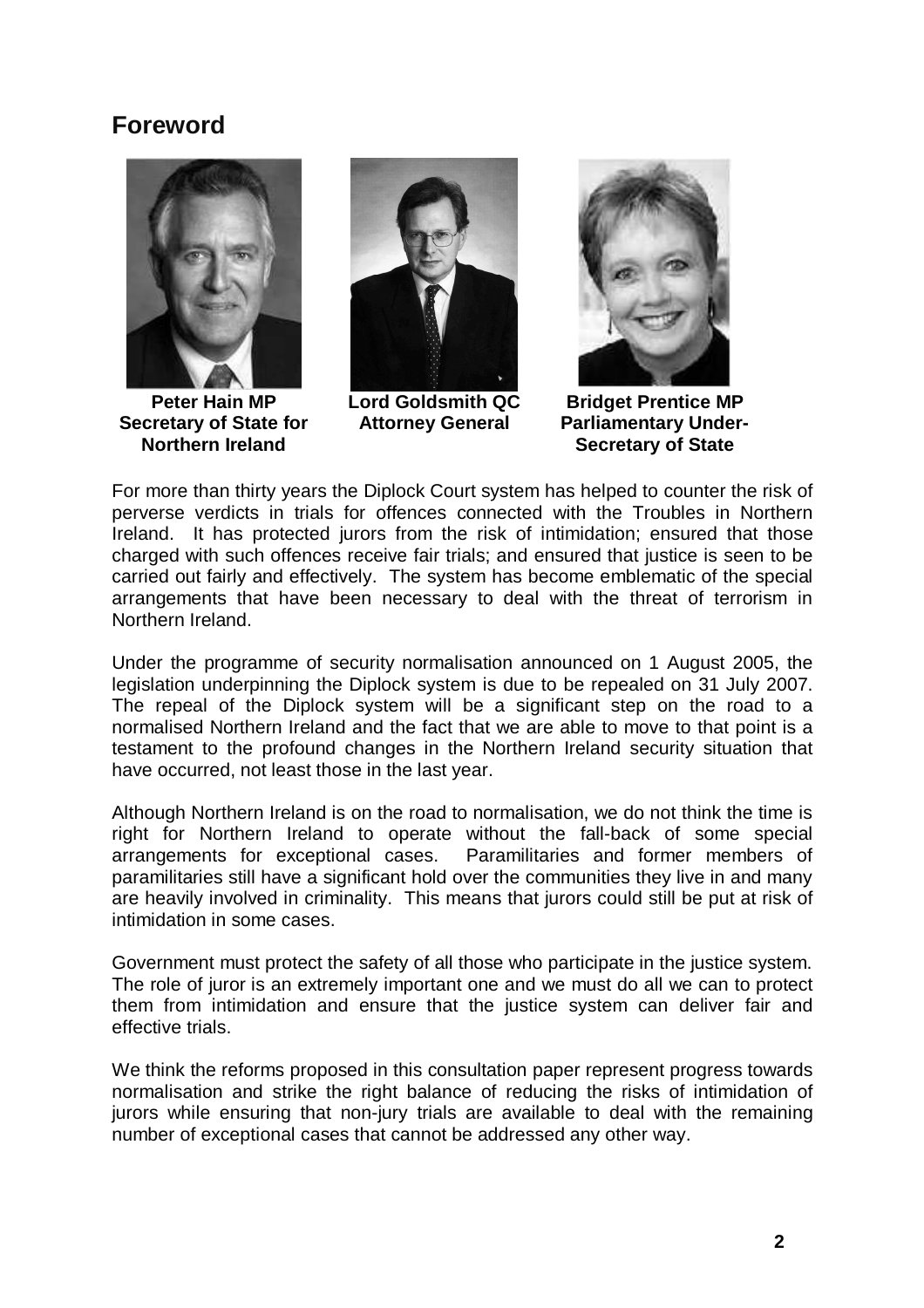# **Introduction**

1.1 This consultation paper proposes some reforms to the current jury system that are designed to reduce the risk of intimidation of jurors and the fear of intimidation. They will also reduce the risk of partisan juries by enhancing the random selection of jurors.

1.2 The paper also proposes a new approach whereby in future the presumption will be that there will be trial by jury, but with scope for non-jury trial. This will be available where it is considered necessary to ensure that fair trials can be provided where there are paramilitary or community-based pressures on a jury.

# **Consultation**

1.3 This document is being circulated to political parties, relevant local authority organisations, and a wide variety of other organisations with an interest in the criminal justice system in Northern Ireland. It is also available on the Northern Ireland Office website (www.nio.gov.uk). A limited number of hard copies are available from the address below.

1.4 The Government welcomes responses from organisations and individuals. A number of questions are posed throughout the consultation paper (at paragraphs 3.27, 4.11 and 4.22) and we would be particularly grateful for views on these. The consultation paper also includes the results of the Equality Screening of these proposals (at Annex B) and, in line with the Equality Schemes of the Northern Ireland Office and the Northern Ireland Court Service, we would be grateful for comments on the screening exercises.

1.5 Please respond by **6 October 2006** to:

| By post: | Diplock Replacement Arrangements Consultation |
|----------|-----------------------------------------------|
|          | Room 8                                        |
|          | <b>Stormont House Annexe</b>                  |
|          | <b>Stormont Estate</b>                        |
|          | <b>Belfast</b>                                |
|          | BT4 3SH                                       |
|          |                                               |

**E-mail:** spob@nics.gov.uk

**Fax:** 028 9052 7807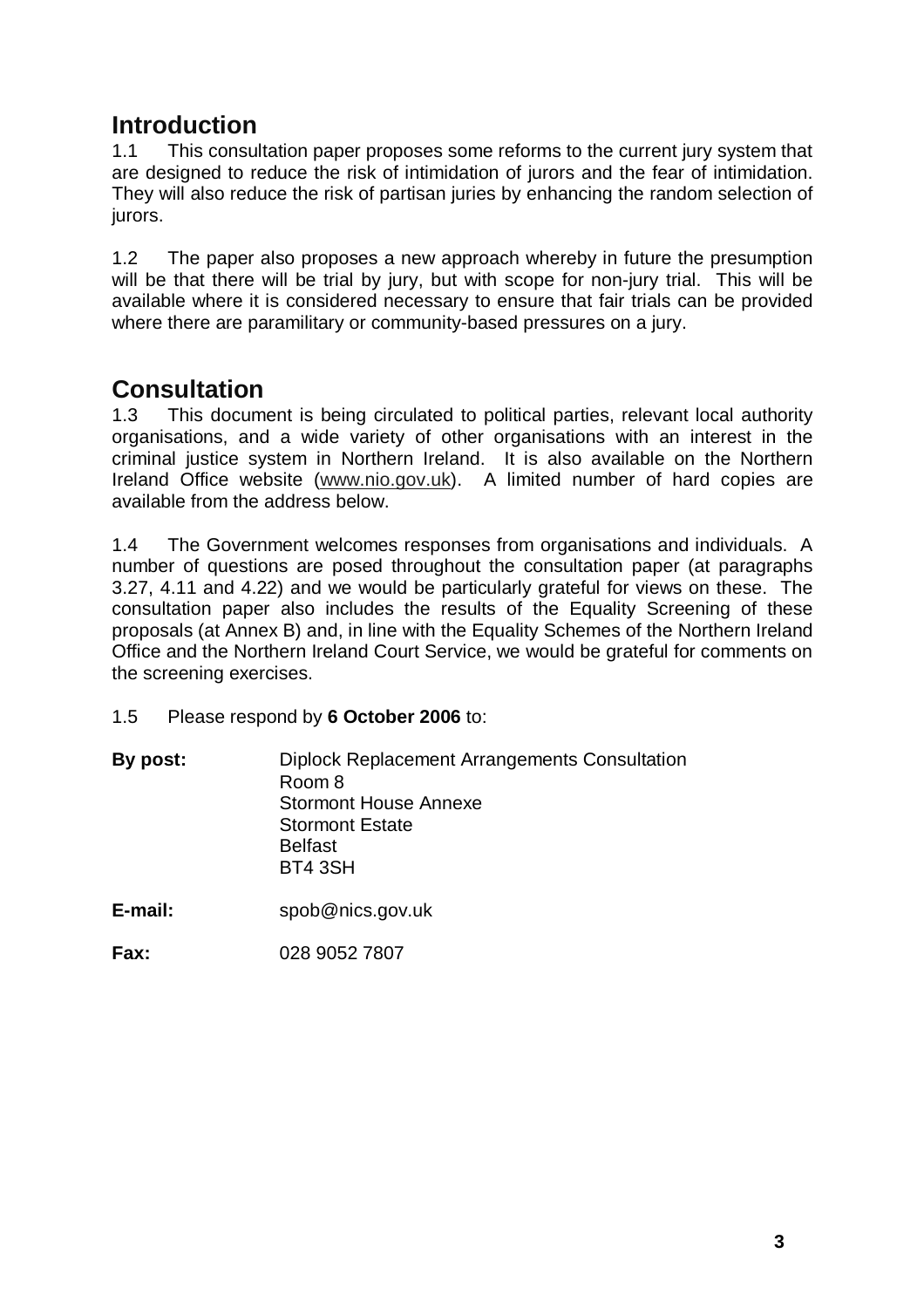# **Background**

2.1 The Diplock Court system dates back to 1973 when a Commission found that the jury system as a means of trying terrorist crime was under strain and in danger of breaking down. It highlighted the danger of perverse acquittals because of partisan jurors and intimidation of jurors. These dangers were assessed as still continuing when the system was reviewed by Government in 2000.

2.2 The provisions underpinning the system are now contained in Part VII of the Terrorism Act 2000. The system operates on a defined list of offences contained in Schedule 9 to that Act (known as 'scheduled offences'). In broad terms, if a person is charged with a scheduled offence, they will automatically be tried before a Diplock Court unless the Attorney General directs that the case be tried before a jury (known as 'descheduling'). In making his decisions whether or not to deschedule a case, the Attorney applies a non-statutory test: he will not deschedule a case unless he is satisfied that it is not connected with the emergency in Northern Ireland. In certain circumstances, scheduled offences can be tried summarily (before a magistrate). In these cases the DPP issues a certificate of suitability for summary trial.

2.3 The Diplock Court consists of a judge sitting on his own. He hears all the evidence and reaches the verdict as well as running the trial and pronouncing sentence if the defendant is found guilty. In order to ensure confidence in the process, the judge must give a reasoned verdict if he convicts a person (and often provides a reasoned verdict for an acquittal too). There are unfettered rights of appeal from convictions in Diplock courts.

2.4 Special bail arrangements also apply to persons charged with scheduled offences. Subject to limited exceptions, magistrates are unable to consider the issue of bail and instead the defendant must apply to the High Court for bail. This was introduced to protect Resident Magistrates from the risk of intimidation: they were considered to be more vulnerable than other judicial tiers and the smaller pool of High Court judges was considered easier to protect.

2.5 The use of Diplock Courts has declined substantially. This reflects the improvements in the security situation. The Attorney General deschedules around 85-90% of the cases put before him. This means that the number of cases actually returned for trial without a jury is around 60 each year (twenty years ago Diplock courts dealt with 329 cases). These cases cover terrorist offences as well as other offences arising from public order situations and serious sectarianism.

#### **Drivers for change**

2.6 In response to the Provisional IRA statement of July 2005 (which announced an end to the armed campaign) and significant improvements in the security situation, the Secretary of State for Northern Ireland announced a programme of security normalisation on 1 August 2005. This includes a commitment to repeal all counter-terrorist legislation particular to Northern Ireland by 31 July 2007, subject to an enabling environment.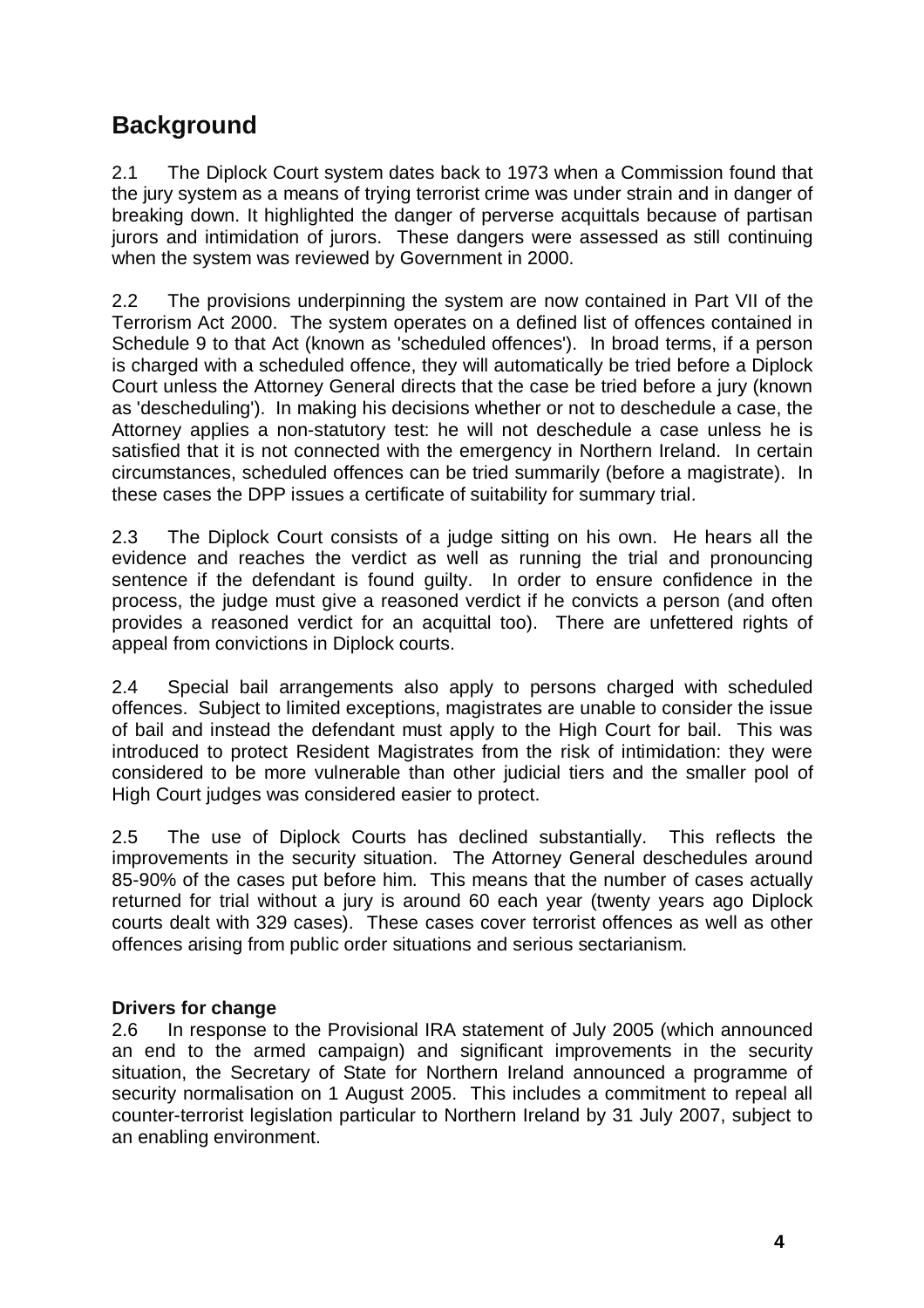2.7 There is a continuing legacy of terrorism that Government must take account of when considering future arrangements. There is a residual risk from dissident republican and loyalist paramilitaries who are still engaged in planning acts of terrorism and continue to raise funds for their organisations.

2.8 People in Northern Ireland also live in close-knit communities and in some cases these are dominated by members of paramilitary organisations. This increases the risk of intimidation. It also creates a fear of intimidation that can be just as damaging.

2.9 Government's primary duty is to ensure the safety and security of the people of Northern Ireland. Any new structures put in place must be capable of operating fairly and effectively within that context and provide the maximum amount of protection to the public.

#### **The Proposals**

2.10 In light of this Ministers have decided that there is a continuing risk of perverse verdicts in some cases because of paramilitary and community-based pressures on a jury. They have considered a number of reforms to the jury system which will help to reduce the risks of jury intimidation and partisan juries (and these are discussed in detail below). These are not, however, likely to completely eliminate the identified risks. Ministers have concluded, therefore, that some form of non-jury trial will be necessary for Northern Ireland for exceptional cases; and proposals are discussed in detail below.

2.11 In considering whether there should be any replacement arrangements for the Diplock Court system, Ministers took advice from a range of sources. This included Lord Carlile of Berriew QC, who is the Government's Independent Reviewer of Terrorism Legislation. His views proved invaluable in the formation of the proposals. The advice he provided is included in this consultation document as it may help to inform responses to the consultation.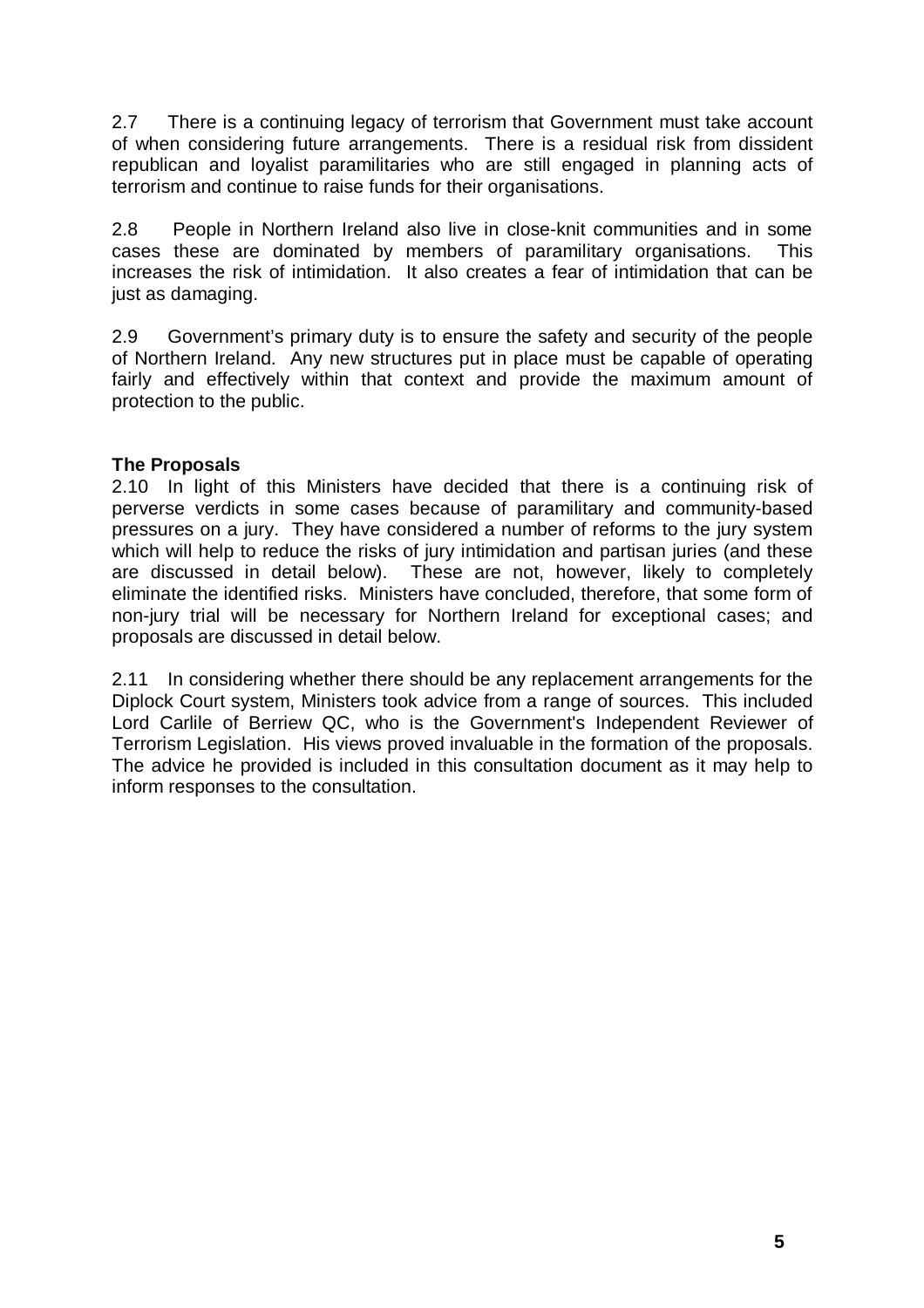# **Jury Reform**

3.1 As stated earlier in this document, non-jury trial was originally introduced in Northern Ireland because the jury system as a means of trying terrorist crime was under strain and in danger of breaking down. In particular, Lord Diplock's report highlighted the danger of perverse verdicts because of juror intimidation and partisan jurors.

3.2 A number of reforms have been identified which it is considered will help to address the key issues of juror intimidation and partisan jurors. Although the impact of the proposed measures would not be sufficient to allow a return to jury trial in all cases, they may assist to reduce the number of cases that need to be tried without a jury.

3.3 The proposed reforms include:

- the introduction of **routine criminal record checks to identify disqualified jurors**;
- **restricting access to personal juror information** and the **introduction of guidelines on jury checks**;
- **abolition of peremptory challenge;**
- **restricting the exercise by the Crown of its right to stand-by**; and
- a range of **other jury protection measures.**

#### **Routine criminal record checks to identify disqualified jurors**

3.4 Article 3 of, and Schedule 1 to, the Juries (Northern Ireland) Order 1996 sets out those persons who are disqualified for jury service by virtue of their criminal record.

3.5 Currently, potential jurors are required to declare if they are disqualified or otherwise ineligible for jury service on receipt of a jury notice before they are called for jury service. Jurors who are then selected to sit on the hearing of a trial are asked by the judge at the outset of the proceedings to declare whether they are for any reason disqualified or otherwise ineligible to sit on that jury. It is an offence for a person knowingly to serve as a juror when he is disqualified. While the police investigating officer may carry out criminal record checks on the jury panel for disqualified persons, this is not done in all cases.

3.6 It is proposed to introduce a new system whereby jurors' criminal records will be checked as a matter of routine to prevent disqualified persons from serving as jurors. This function will be carried out by the Northern Ireland Court Service through a new Juror Service Centre, which will centralise many of the functions relating to juror administration.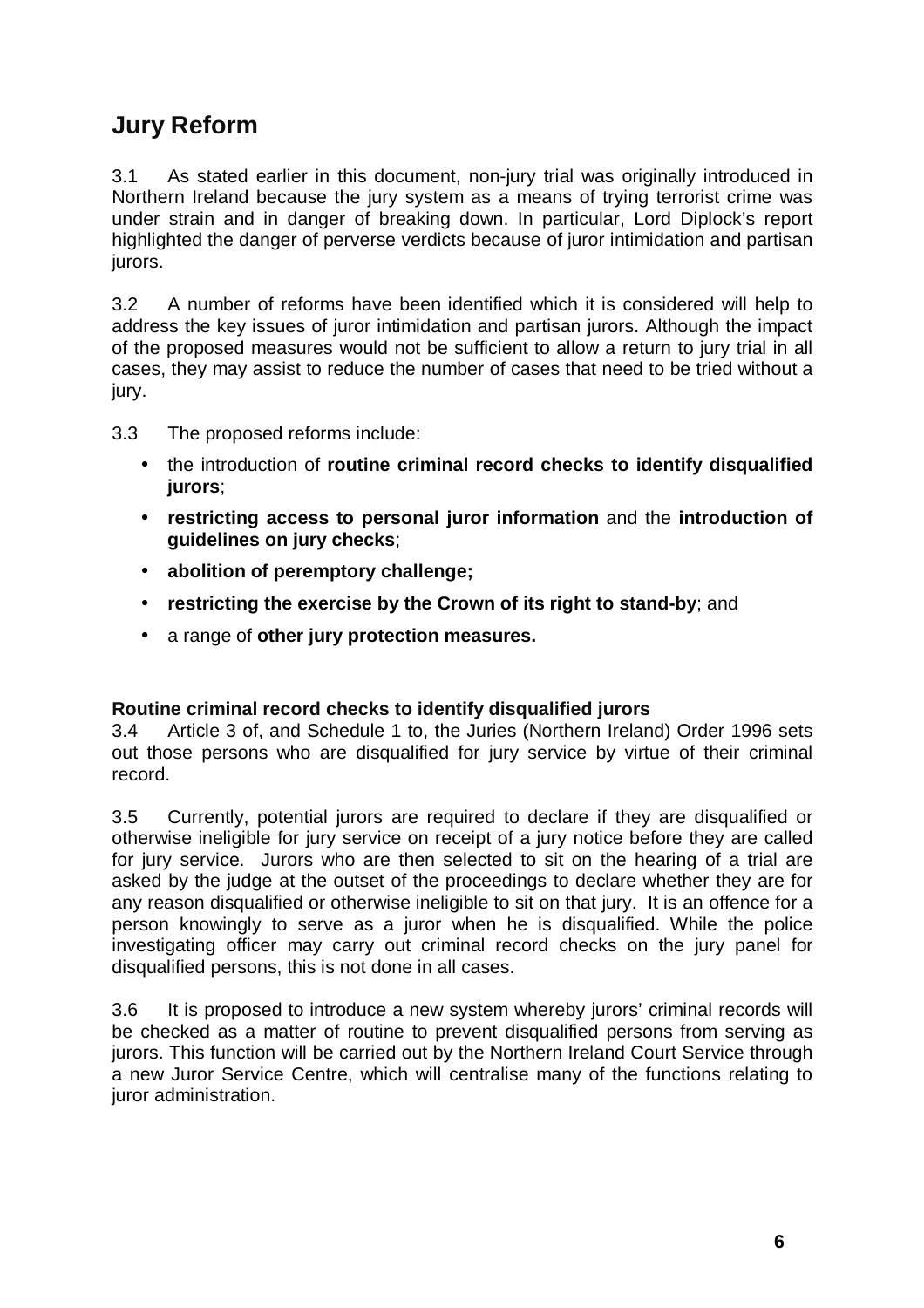#### **Restricting access to personal juror information and the introduction of guidelines on jury checks**

3.7 Under the present arrangements, a copy of the document containing the names, addresses and occupation of potential jurors is routinely provided to the defence and prosecution. It is considered that the fear of intimidation felt by jurors is exacerbated by the fact that the current system permits their personal details to be provided to the defence. Indeed, in his recent advice, Lord Carlile of Berriew QC indicated that it would provide considerable reassurance for jurors, and would diminish the risk of jury intimidation and perverse verdicts, if they could attend court knowing that their details were unknown to the defence and their connections. It is therefore proposed that such information will no longer be provided to the defence.

3.8 It is considered, however, that it would be necessary to balance the benefits which would accrue from total juror anonymity, against the risk that restricting access may inhibit the carrying out of additional juror checks, which are themselves designed to reduce the risks of perverse verdicts and juror intimidation.

3.9 While the Director of Public Prosecutions has issued guidance, at present, in Northern Ireland, a decision as to whether or not to carry out jury checks and the nature of such checks is a matter of discretion for the investigating officer. This is in contrast to England and Wales, where additional jury checks (beyond routine criminal record checks) may only be carried out in accordance with Attorney General guidelines in certain exceptional types of case of public importance.

3.10 Accordingly, to balance the proposal to withhold personal juror information from the defence, we are considering the development of guidelines to set out clearly the circumstances in which jury checks may be carried out by PSNI. These guidelines would be supplemented by a number of safeguards to ensure that checks could be initiated only by certain categories of person, and that the information would be handled by persons unconnected to the case.

#### **Abolition of peremptory challenge**

3.11 Currently, every defendant in a trial on indictment in Northern Ireland has the right to challenge not more than 12 jurors without showing cause – this is known as peremptory challenge.

3.12 While peremptory challenge was abolished in England and Wales by the Criminal Justice Act 1988, it was retained in Northern Ireland because of the lack of any sustained pressure to change the arrangements and because the Standing Advisory Committee on Human Rights had advocated its retention. More recently, however, there has been a shift in opinion, and many of the respondents to the Diplock Review (2000) were in favour of abolition.

3.13 Although it is difficult to obtain specific evidence in this regard, it is widely perceived that the polarised nature of society within Northern Ireland is such that some jurors may be unduly influenced by their political and religious backgrounds in reaching a verdict. In this context, it is considered that abolition of peremptory challenge should limit the defendant's ability to 'pack a jury' and thereby reduce the risk of perverse verdicts.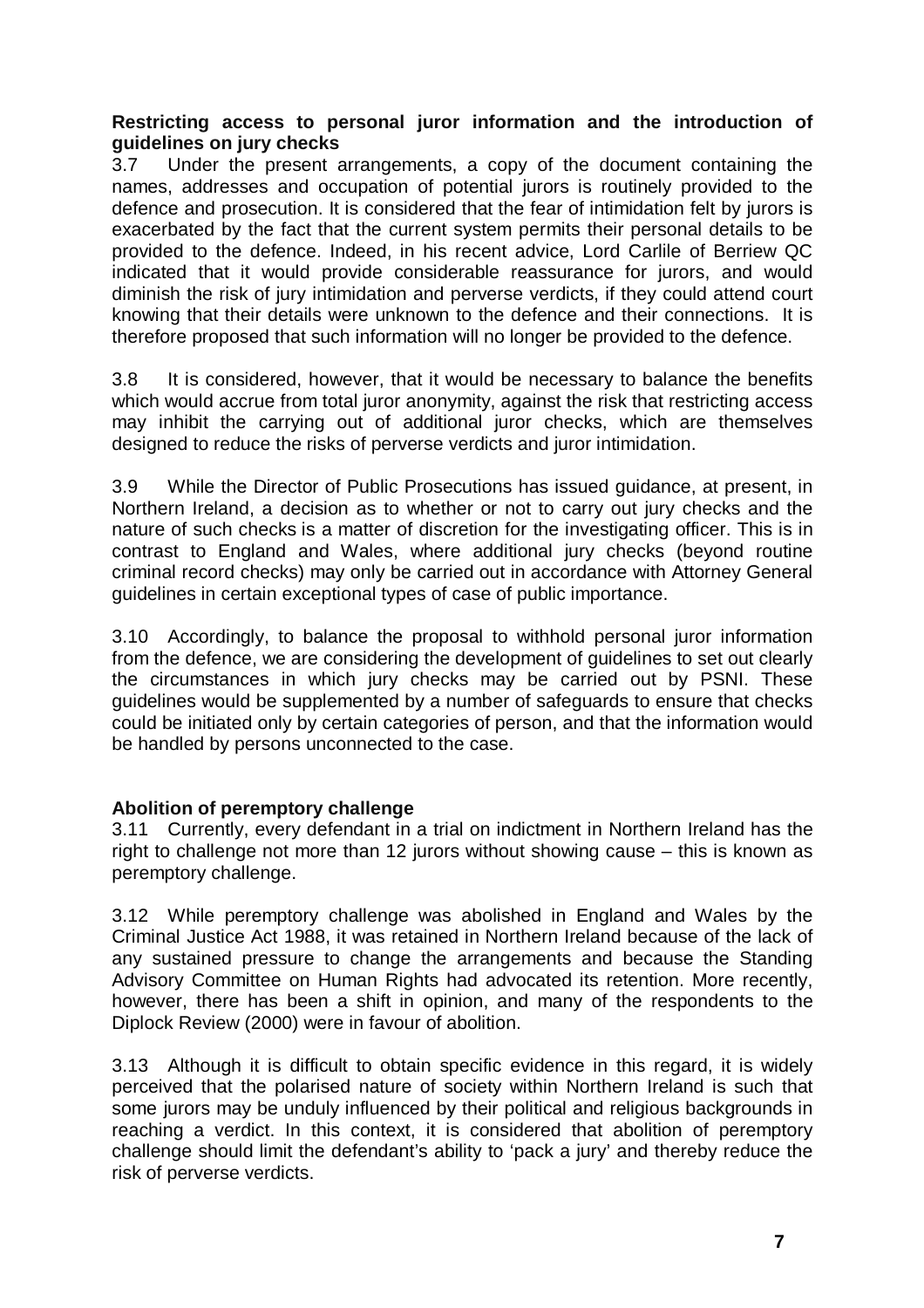#### **Restricting the exercise by the Crown of its right of stand-by**

3.14 Currently the Court may, at the request of the Crown, order any juror to standby until the panel has been gone through. If 12 jurors have not been sworn before the panel is exhausted, any jurors who have been stood-by will be recalled. This rarely happens, however, and for practical purposes, the Crown's right of stand-by is broadly comparable to a defendant's right of peremptory challenge.

3.15 At the same time as peremptory challenge was abolished in England and Wales, the Attorney General issued guidelines to prosecutors making it clear that the Crown should assert its right of stand-by only on the basis of clearly defined and restrictive criteria.

3.16 In Northern Ireland, it is considered that there may remain circumstances in which it would be in the interests of justice for the Crown to be able to continue to exercise its right of stand-by, for example, where an additional jury check reveals information which casts doubt on the suitability of a person to be a juror in a particular case. To balance the abolition of peremptory challenge, it is proposed to use enhanced guidelines to restrict the circumstances in which the Crown may request that a juror be stood-by.

#### **Other jury protection measures**

3.17 A range of other jury protection measures have been identified which may assist to reduce intimidation and fear of intimidation.

3.18 Lord Carlile recommended that there should be some courts where more serious cases could be tried with the jury entirely unseen from the public seating areas. Accordingly, it is proposed to take provision to allow the Court to direct that the jury sit out of sight of the public gallery in cases where intimidation is suspected.

3.19 It is also proposed that there should be separate waiting areas etc for jurors, although such accommodation is already available at most Crown Court venues.

3.20 In order to enhance juror anonymity and to complement to proposal to withhold personal juror information, it is proposed that provision should be taken to allow jurors to routinely be balloted by number only. In addition, a criminal offence of providing personal juror information without leave of the court will be created.

3.21 In relation to protection of jurors beyond court premises, it is intended to develop a policy setting out the criteria to be considered when assessing the need for police protection and identifying the range of measures which could be made available in such cases.

3.22 Finally, it is proposed that there should be an updated DVD presentation for all jury panellists on their first attendance at court to give them reassurance about the level of protection provided by the criminal justice system.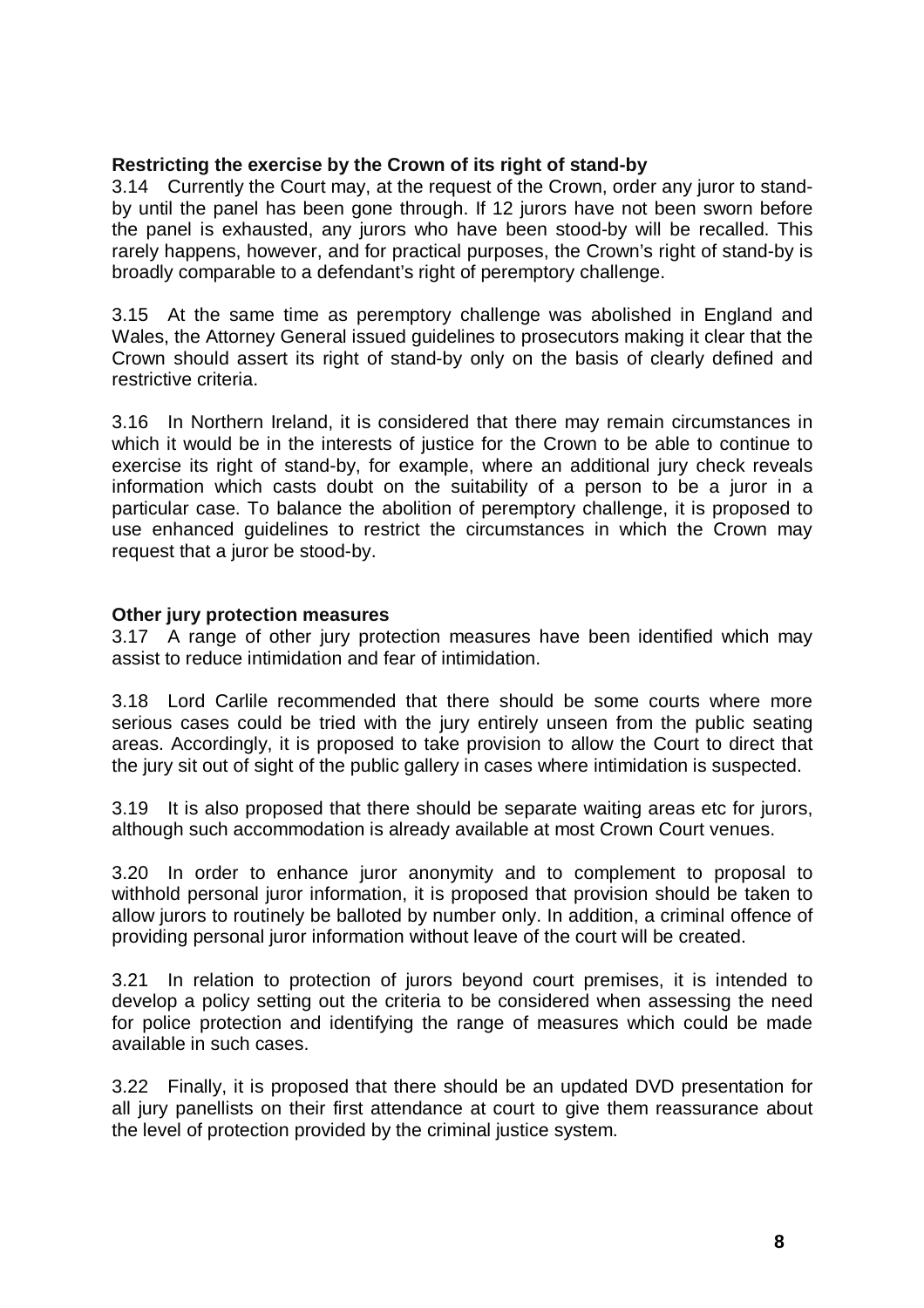#### **Eligibility for jury service**

3.23 The Juries (Northern Ireland) Order 1996 sets out those categories of person who are ineligible for jury service (for example lawyers, police, military, judges etc) or who are excusable as of right (for example clergy, teachers, medics etc). The law on eligibility for jury service in Northern Ireland is significantly more restrictive than in England and Wales.

3.24 Lord Carlile argued that widening the jury pool would dilute the risk of perverse verdicts and that normalisation includes a random jury selected from the community as a whole.

3.25 The arguments in relation to widening the jury pool are finely balanced. While widening the jury pool would represent another move towards normalisation, the impact of such a measure on jury intimidation and perverse verdicts is unclear. Conversely, amending the criteria to include previously exempted groups may raise perception issues, particularly if combined with the abolition of defence's right of peremptory challenge.

3.26 It is considered appropriate to defer work on widening the jury pool until after the current reforms have been implemented and have had time to bed down. Ministers are committed to looking at issues of jury participation and eligibility for jury service in due course.

#### **Consultation Questions**

3.27 We are particularly interested in answer to the following questions about the proposed reforms to the jury system:

- **Do you consider that the proposed reforms to the jury system will help to address the issues of juror intimidation/fear of intimidation and/or partisan juries?**
- **Do you agree that routine criminal record checks to identify disqualified jurors should be carried out by Northern Ireland Court Service? If not, by whom should these checks be made?**
- **Do you consider that the development of guidelines to set out clearly the circumstances in which jury checks may be carried out by PSNI (not connected to the prosecution) strikes the correct balance between achieving juror anonymity and the need to carry out additional checks where it is in the interests of justice to do so? In what circumstances should such additional checks be authorised?**
- **Should the defendant's right of peremptory challenge be abolished?**
- **Is it appropriate to retain the Crown's right of stand-by, but to restrict its use through the development of guidelines? In what circumstances would it be appropriate for the Crown to use its right of stand-by?**
- **Are there any other jury protection measures which should be considered?**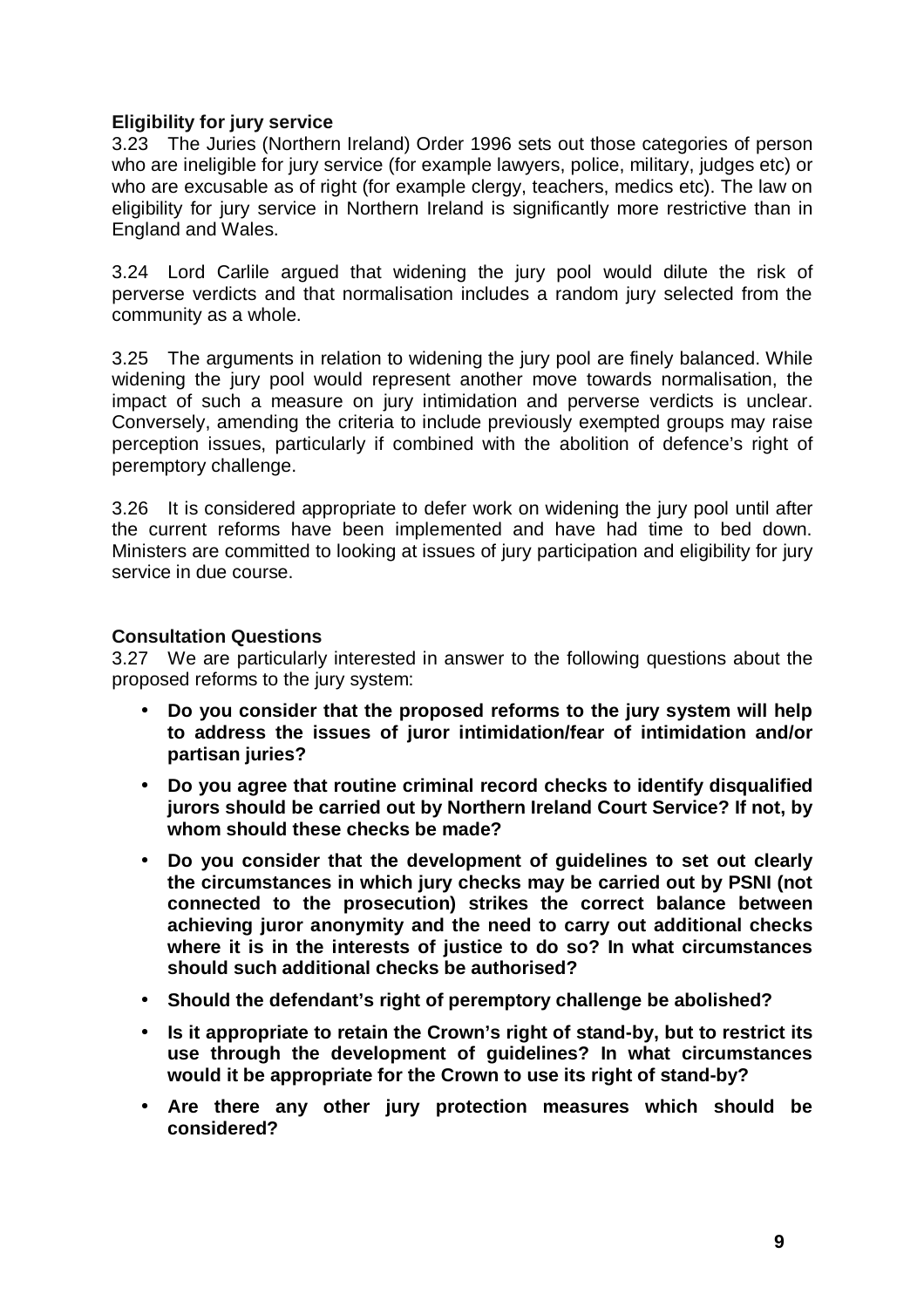• **Do you agree that it is appropriate to defer work on widening the eligibility criteria for jury service until after the current reforms have been implemented and have had time to bed down?**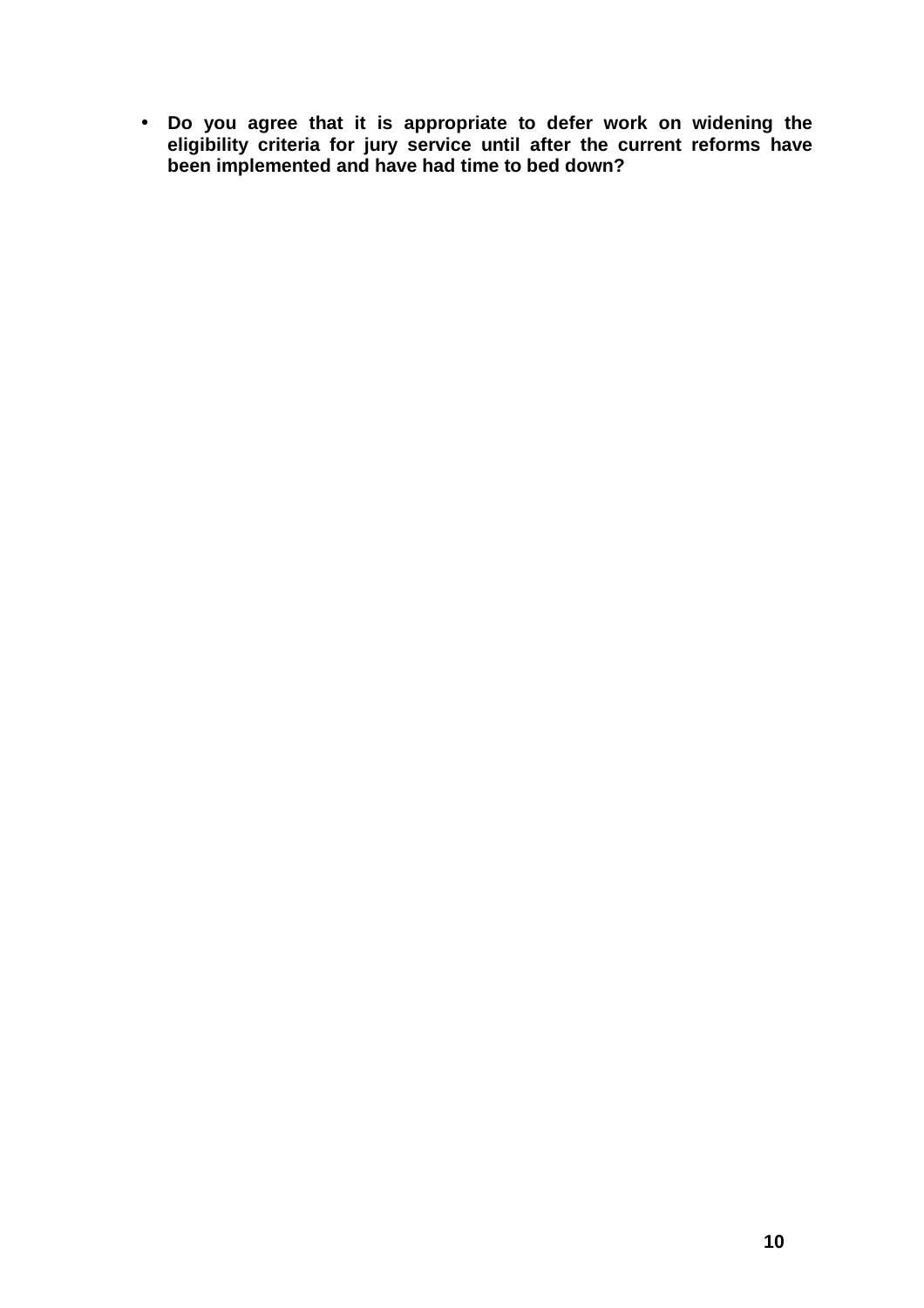# **New System of Non-Jury Trial**

4.1 Ministers have concluded that, notwithstanding the proposed jury reforms, some form of non-jury trial will be necessary for Northern Ireland for exceptional cases where there are likely to be paramilitary or community-based pressures on a jury.

- 4.2 The proposed new system has the following elements:
	- the **presumption will be for jury trial** for all offences;
	- the **DPP will be able to certify cases into non-jury trial** at any point up to arraignment, making his decision against a **defined statutory test**;
	- as with other administrative decisions the **DPP's decision will be judicially reviewable**;
	- **bail will be heard by magistrates** in all cases;
	- trials will be heard by **one judge sitting without a jury** who will give **reasoned verdicts** when someone is convicted; and
	- this system **will work in parallel with the jury-tampering provisions of the Criminal Justice Act 2003**.

#### **Presumption for Jury Trial**

4.3 The Diplock system is based on a presumption that certain specified offences (scheduled offences) will receive non-jury trial unless they are certified into jury trial in the Crown Court by the Attorney General (known as 'descheduling'). Ministers judge that the time is right for the presumption to shift to jury trial. This is consistent with security normalisation and Government's commitment to return to jury trial for all cases as soon as is possible.

4.4 This approach will also minimise the administrative impact on the police and prosecution service of retaining a form of non-jury trial. At the moment, 85-90% of cases are descheduled by the Attorney General and a detailed application has to be prepared for each case. Shifting the presumption to jury trial will mean that these arguments will only have to be prepared in those cases that may meet the statutory test, not in all cases where a person has been charged with one or more of a defined list of offences.

#### **DPP as Decision-Maker**

4.5 The Director of Public Prosecutions for Northern Ireland (DPP) seems best placed to make the decision for non-jury trial. He already makes decisions about mode of trial in Northern Ireland (for example, whether certain offences should be tried in the magistrates' court or the Crown Court) and this decision would be consistent with that.

4.6 In the longer term, after the devolution of policing and justice, the DPP will have strong operational independence in his decision-making. At the moment the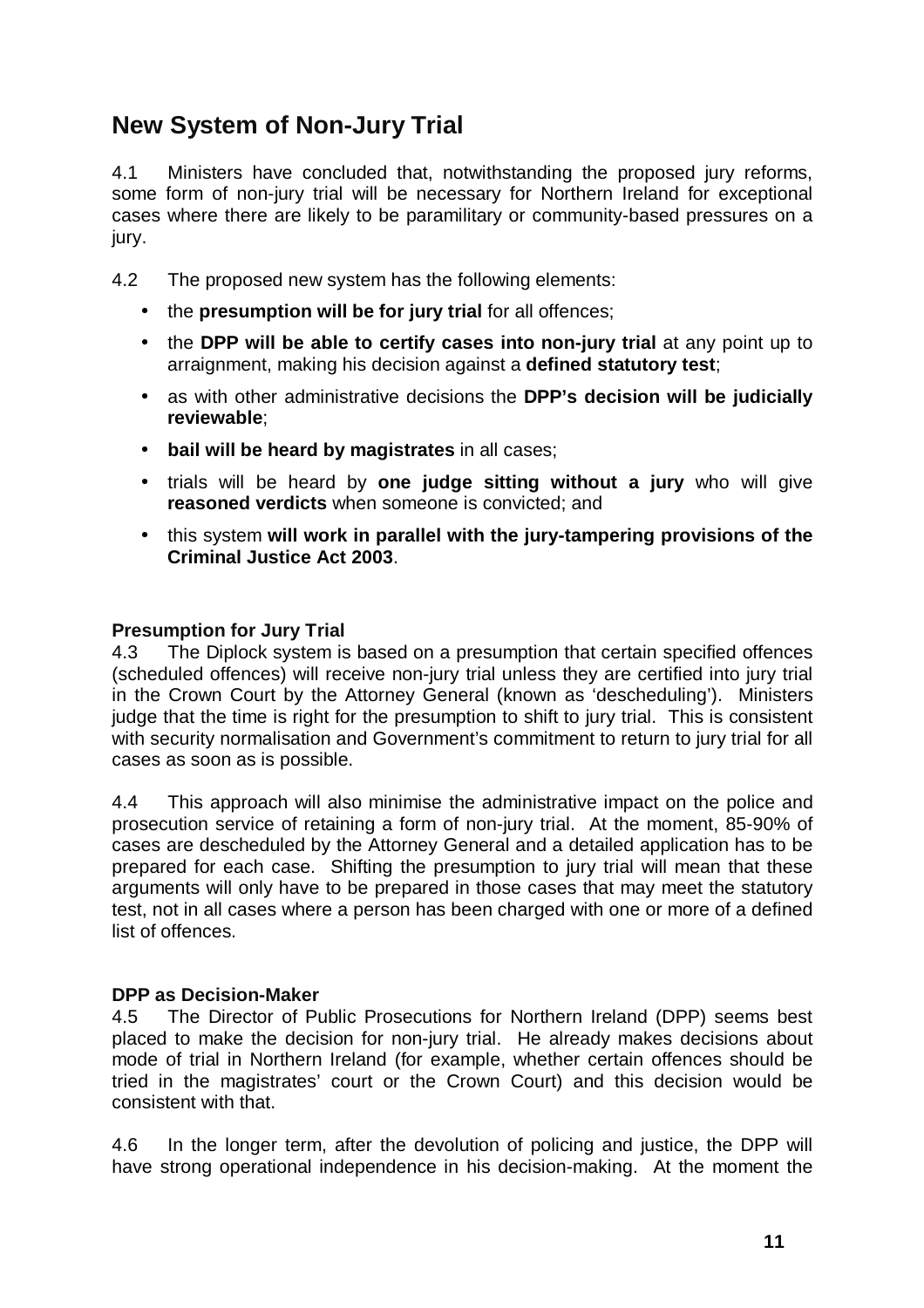DPP is subject to the superintendence and direction of the Attorney General, but after the devolution of policing and justice that relationship will change to one of consultation.

#### **Statutory Test**

4.7 Under the proposed new system, the DPP will make a decision as to whether or not a case should be tried without a jury against a defined statutory test. The Attorney General's decision in Diplock is currently made against a non-statutory test, but putting the test on the face of legislation in the new system will make the process more transparent and give the DPP clear guidance about his decision-making.

4.8 Ministers want to move away from the current position where certain, specified offences are tried without a jury unless they are unconnected to the emergency in Northern Ireland. They would like a test that is a two part one and will be based on the circumstances of the offence or connections of the defendant, not the offence committed. This will build both flexibility and rigour into the system and enable it to ensure that non-jury trial can be provided where a risk of a perverse verdict or jury intimidation occurs, regardless of the offence that the person has been charged with. This is considered particularly important given the diversification of members and former members of paramilitaries into other forms of crime as well as offences that are traditionally seen as terrorist. Intimidation tactics can be used in any trial, not just trials for terrorist offences.

4.9 Ministers are also keen that the test should only enable a case to be certified for non-jury trial where the DPP is satisfied that there is a risk of interference with or perversion of the administration of justice. In Diplock, a case will receive non-jury trial if it cannot be demonstrated that it is not connected to the emergency in Northern Ireland. No formal assessment of the risks to the administration of justice is undertaken. The new test would require such an assessment to be made and non-jury trial would not be possible under this system unless the DPP were satisfied a risk existed, regardless of the other circumstances of the offence.

4.10 A second element of the test would then set out the circumstances in which a certificate can be made. In order to ensure that this system of non-jury trial is only available in exceptional cases Ministers think the list should be exhaustive, with no ability to alter or add to the test at a later date (for example, by adding extra circumstances) except by making further primary legislation.

4.11 Ministers have not, however, made a final decision about what the list of circumstances should be. They are clear that the list should include individuals or incidents connected with paramilitary organisations, as this is where the greatest risk of perverse verdicts or jury intimidation is likely to arise. They are also considering whether the list should go wider than that; for example, including offences arising out of serious public order incidents, or offences that have a sectarian motive. These types of incidents are currently capable of being tried without a jury under the Diplock system. Many such offences might not be caught in a statutory test limited to paramilitary organisations, even though both categories could give rise to the risk of jurors being intimidated or juries reaching perverse verdicts. Ministers are therefore keen to hear views on these matters.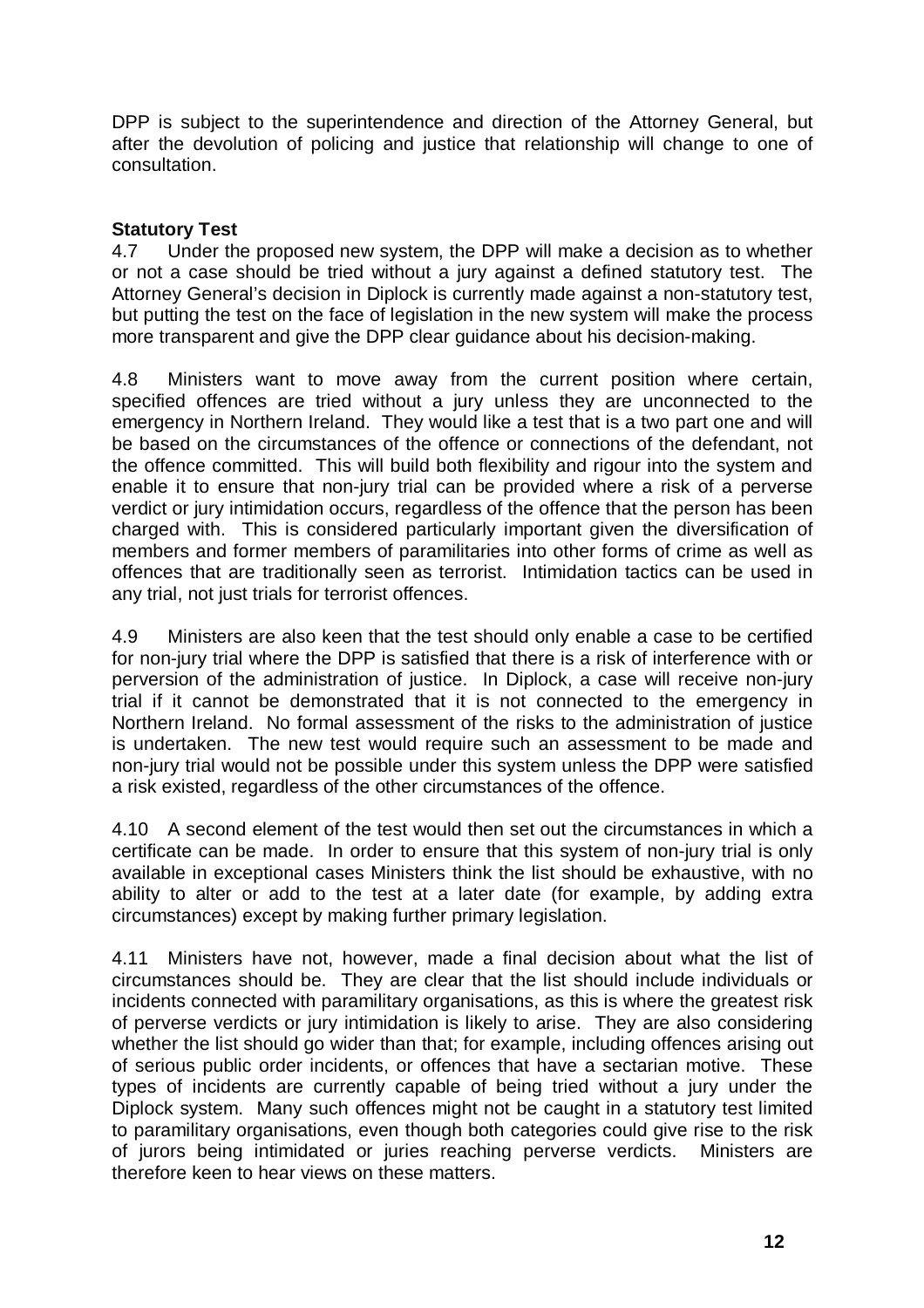- **Do you think it would be necessary to include offences arising out of public order incidents?**
- **Should offences motivated or aggravated by sectarianism be included in the test?**
- **Should the test include a reference to serious organised crime, or would that be adequately covered by a broad condition about paramilitary activity?**
- **Should the test include all terrorist organisations, or just those connected to Northern Ireland?**

#### **Challenges to Certificates**

4.12 As is the case with all administrative decisions, the DPP's decision will be challengeable by means of judicial review. This will enable defendants to be sure that the decision has been taken properly. The decision is merely one of mode of trial (with non-jury trial capable of providing the same quality of justice as a jury trial) so there does not seem to be a need for a separate appeal mechanism. Some of the information that the decision may be based on could be sensitive intelligence material and national security interests must be taken into account.

#### **Bail**

4.13 Under the Diplock system special arrangements were put in place for bail. Under these, magistrates are unable to consider bail where a person is charged with a scheduled offence and the defendant must apply to the High Court for bail instead. No special bail arrangements are proposed for the new system. This means that magistrates will be able to hear and grant bail in all cases.

4.14 Ministers think that the reduction in the security threat means that it will be possible in future for magistrates to hear bail applications in all cases without being put at a significantly increased risk to their own safety.

#### **The Trial**

4.15 It is proposed that one judge sitting without a jury will hear cases where the DPP has made a certificate. As well as running the trial and pronouncing sentence if the person is convicted, the judge will also hear all the evidence and decide guilt or innocence.

4.16 To ensure transparency and public confidence in the system, the judge will be required to give reasons for his verdict when a person is convicted. In practice, the judge will probably also give reasons for an acquittal, but we do not intend to require this. There may be circumstances where giving reasons for an acquittal is not appropriate, for example, if it would breach the human rights of the defendant or a witness in the case. There will also be an unfettered right of appeal from non-jury trials – a convicted person will be able to directly appeal conviction or sentence without the need to apply for leave first.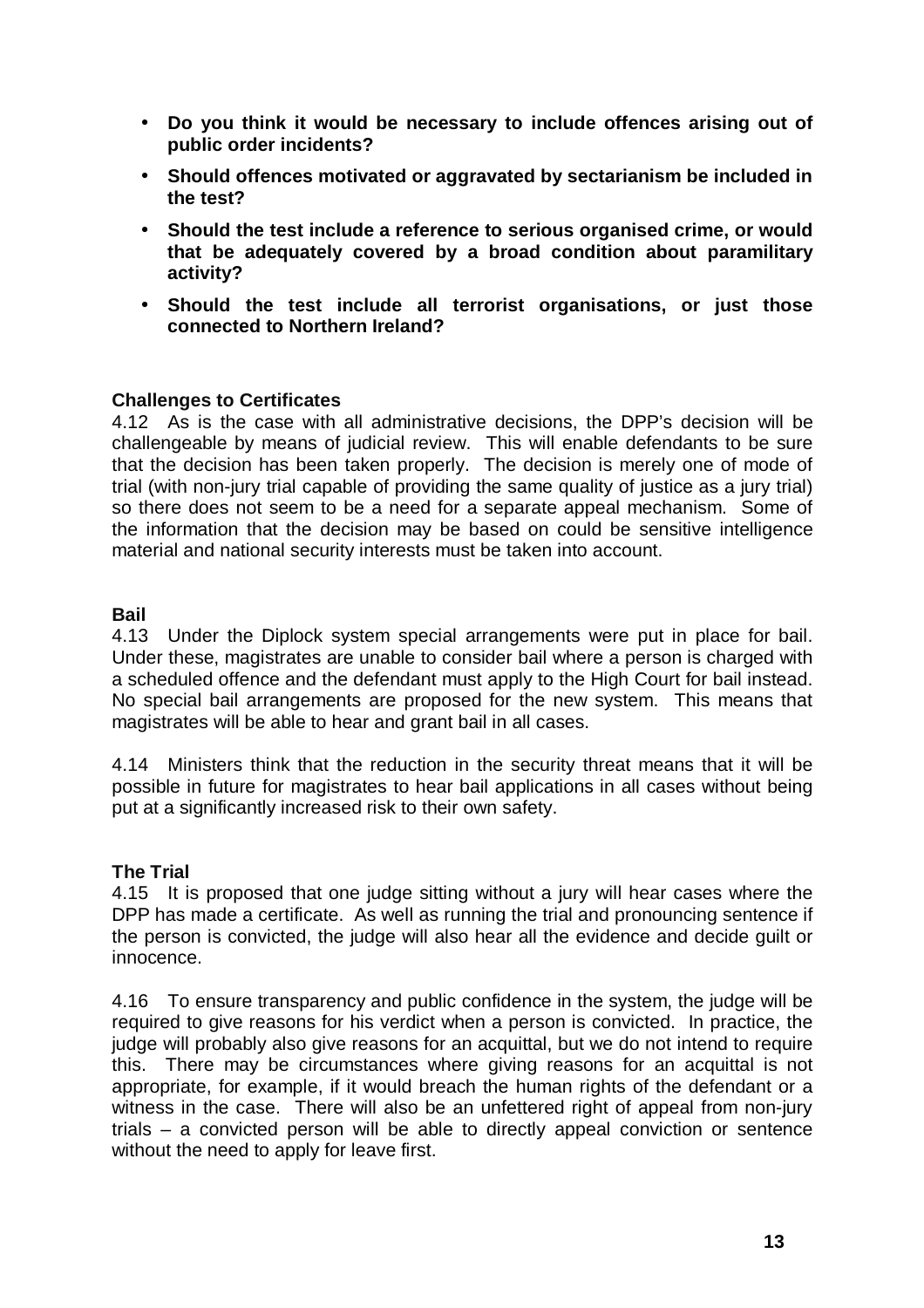#### **Lord Carlile's Views**

4.17 Lord Carlile of Berriew QC (Government's Independent Reviewer of Terrorism Legislation) was asked for his opinion on whether the time was right for a return to jury trial for all cases, based on his extensive knowledge of how the current Diplock system operates. His views are attached at Annex A.

4.18 The system described above follows the essence of the system Lord Carlile proposes in his letter, in that the decision is an administrative one taken by the DPP and reviewable by the courts. Ministers considered that it was not necessary to involve special advocates in the decision making process itself – if the DPP felt that he needed advice from counsel before making a decision in any case there would be nothing to stop him seeking it.

4.19 Lord Carlile also raises the issue of the handling of disclosure in non-jury cases. The current system of a separate disclosure judge in Diplock cases has come about in response to a case that went to the European Court of Human Rights (Edwards and Lewis). This held that it in some cases it would not be ECHRcompliant for a judge deciding the verdict in a case to also decide what evidence should be admissible.

#### **Criminal Justice Act 2003**

4.20 There are provisions in the Criminal Justice Act 2003 that create a system of non-jury trial that will extend to Northern Ireland. Section 44 of that Act enables the prosecution to apply for non-jury trial where there is a clear and present danger of jury tampering in any case. Although these provisions extend to Northern Ireland (and it is intended to bring them into force here later in the year) they were never intended to replace the Diplock system. Section 50 of the 2003 Act provides that these non-jury arrangements do not apply in relation to trials for scheduled offences.

4.21 In the future, it is intended that the arrangements in the 2003 Act and the system of non-jury trial that this consultation paper proposes will work in parallel. However, the system proposed in this paper will take precedence over the 2003 Act.

#### **Consultation Questions**

4.22 We are particularly interested in answers to the following questions about the proposed system of non-jury trial:

- **Do you think the time is right for the presumption to shift to jury trial?**
- **Do you have any general comments about the proposed system?**
- **Do you think it would be necessary to include offences arising out of public order incidents?**
- **Should offences motivated or aggravated by sectarianism be included in the test?**
- **Should the test include a reference to serious organised crime, or would that be adequately covered by a broad condition about paramilitary activity?**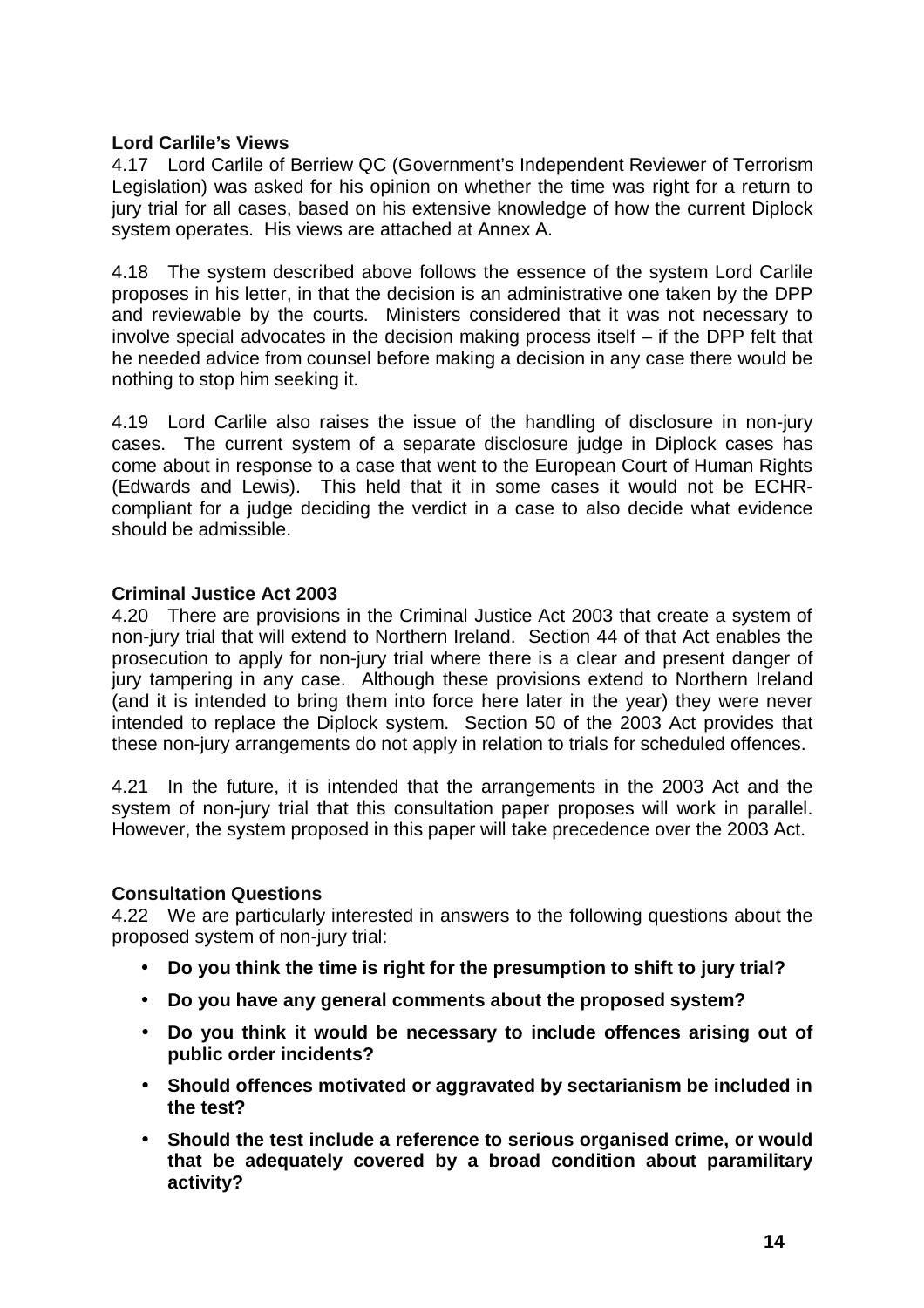- **Should the test include all terrorist organisations, or just those connected to Northern Ireland?**
- **Should any special arrangements for bail be made, and if so how?**
- **Is it right that this system should take precedence over the Criminal Justice Act 2003?**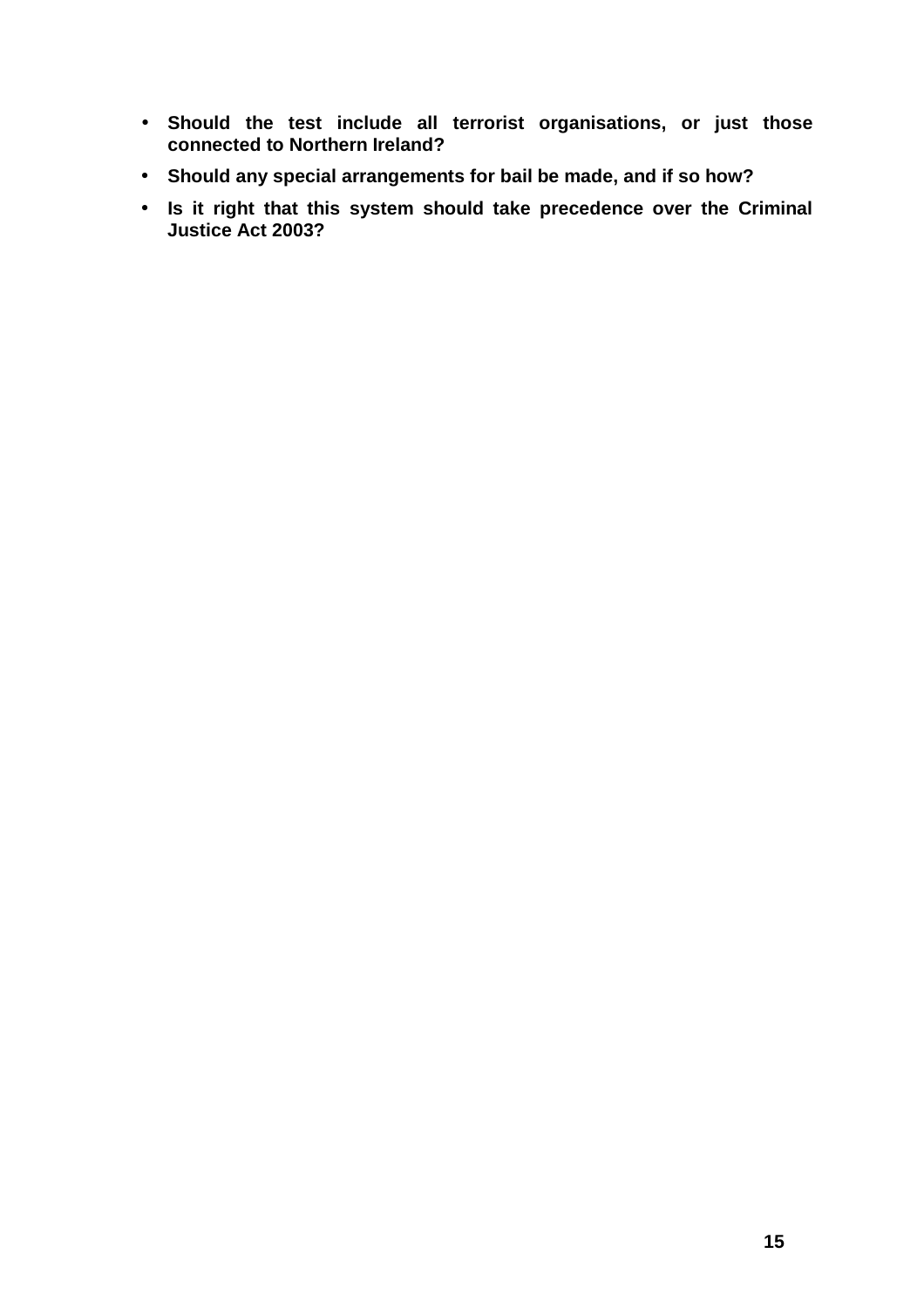### **How to respond**

- 5.1 The last date for responses to this consultation is **5 October 2006**.
- 5.2 Consultation responses should be sent to:
- **By post:** Diplock Replacement Arrangements Consultation Room 8 Stormont House Annexe Stormont Estate Belfast BT4 3SH
- **E-mail:** spob@nics.gov.uk

**Fax:** 028 9052 7807

5.3 When responding, please state whether you are responding as an individual or representing the views of an organisation. If responding on behalf of an organisation, please make it clear who the organisation represents and, where applicable, how the views of members were assembled.

5.4 An electronic version of the consultation document is also available at http://www.nio.gov.uk/index/public-consultation/documents.htm.

#### **Confidentiality**

5.5 In line with the Northern Ireland Office's policy of openness, at the end of the consultation period copies of the responses we receive may be made publicly available. The information they contain may also be published in a summary of responses. If such a summary is published it will be made available on the Northern Ireland Office website. If you do not want all or part of your response or name made public, please state this clearly in your response. Any confidentiality disclaimer that may be generated by your/your organisation's IT system or included as a general statement in your fax cover sheet will be taken to apply only to information in your response for which confidentiality has been specifically requested.

5.6 We will handle any personal data you provide appropriately in accordance with the Data Protection Act 1988.

5.7 You should also be aware that there may be circumstances in which the Northern Ireland Office will be required to communicate information to third parties, on request, in order to comply with its obligations under the Freedom of Information Act 2000.

5.8 Please contact the relevant Consultation Coordinator at the address above to request copies of consultation responses. An administrative charge may be made to cover photocopying of the responses and postage costs.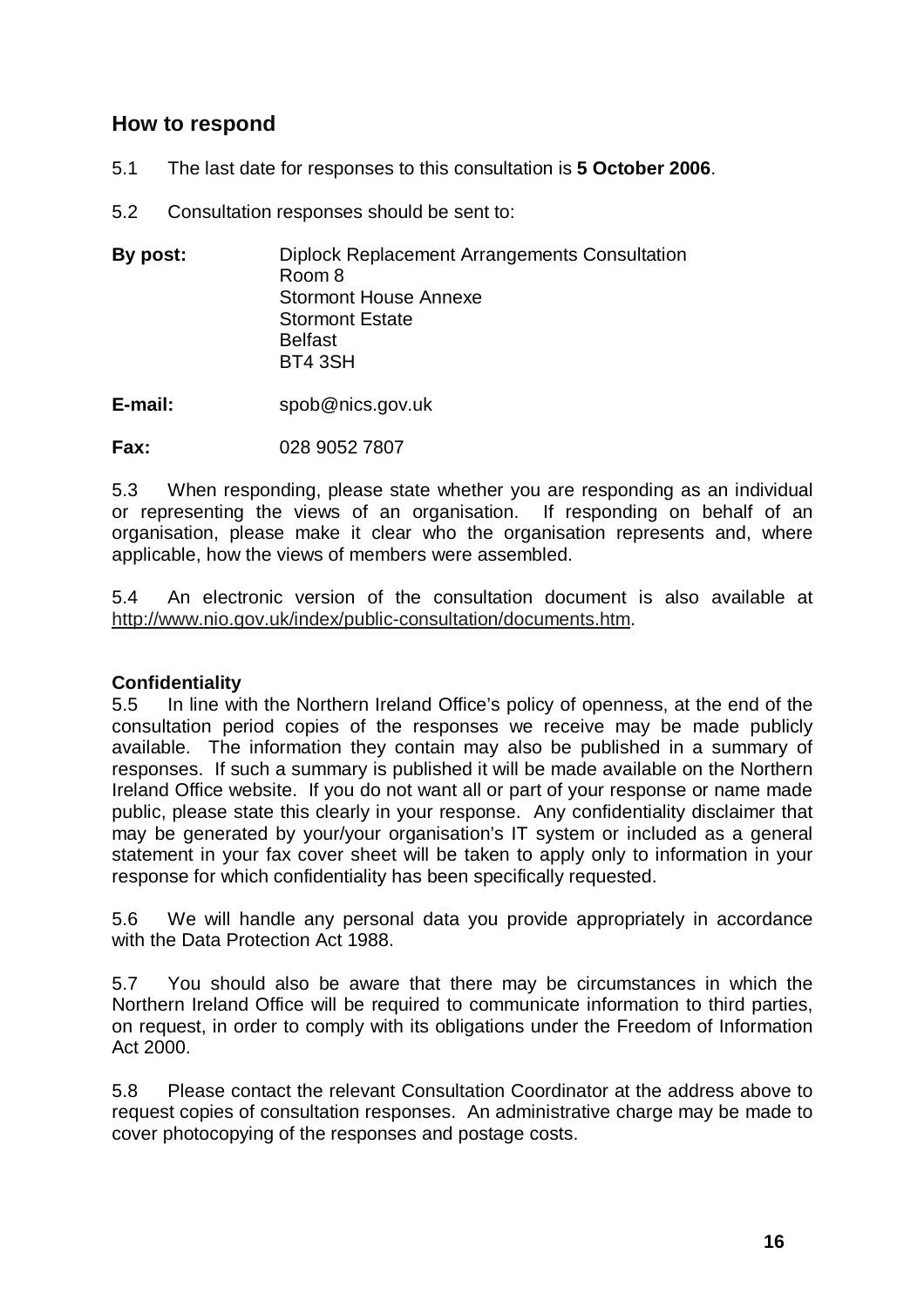#### **Complaints**

5.9 If you have any comments about the way this consultation has been conducted, these should be sent to:

> Head of Central Management Unit Northern Ireland Office Stormont House Annexe Stormont Estate Belfast BT4 3SH

#### **Additional copies**

5.10 You may make copies of this document without seeking permission. Further printed copies of the consultation document can be obtained from the Consultation Coordinator at the above address.

5.11 Other versions of the document in large print, Braille, Irish, Ulster-Scots or on audio cassette may be obtained on request. A text phone facility is also available by phoning 028 9052 7668 (9.00am – 5.00pm Monday – Friday).

#### **What happens next?**

5.12 We will aim to publish a summary of the views expressed by consultees and the Department's response on the Northern Ireland Office website within 3 months of the end of the consultation period.

#### **Plans for making the results public**

5.13 In accordance with criterion 6 of the Cabinet Office Code of Practice on written consultation, decisions taken in the light of the consultation shall be made public promptly with a summary of the views expressed (subject to respondents' requests for confidentiality) and reasons for the decisions finally taken.

5.14 The information you send us may need to be passed to colleagues within the Northern Ireland Office and/or published in a summary of responses to this consultation. We will assume that you are content for us to do this, and that if you are replying by e-mail, your consent overrides any confidentiality disclaimer that is generated by your organisation's IT system unless you specifically include a request to the contrary in the main text of your submission to us.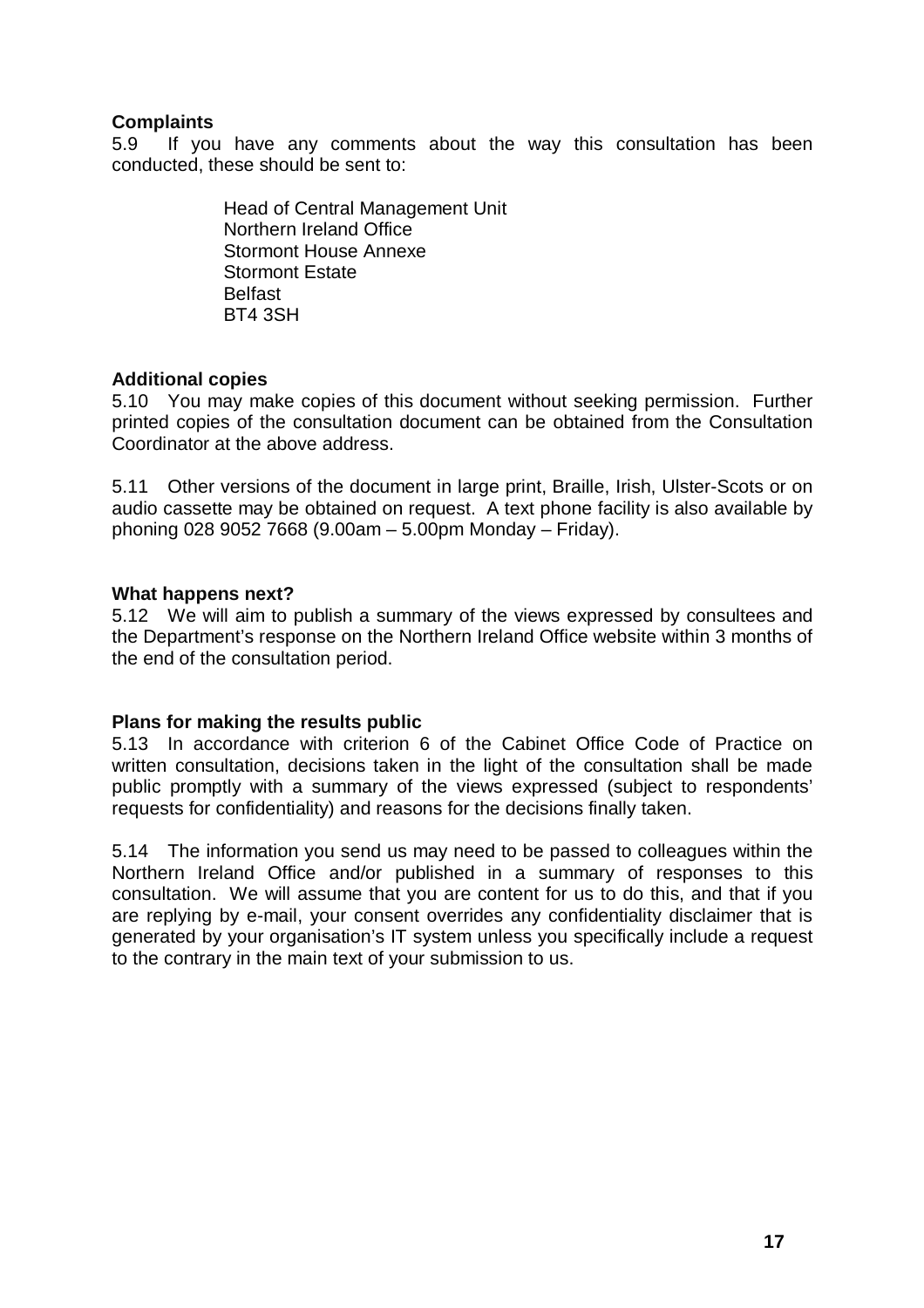### Lord Carlile of Berriew Q.C.

Independent Reviewer of Terrorism Legislation

#### 9-12 Bell Yard London WC2A 2JR

carlileqc@aol.com Tel 020 7400 1800 Fax 020 7681 1250

 April 2006 Shaun Woodward MP Parliamentary Under Secretary of State for Northern Ireland Northern Ireland Office 11 Millbank London SW1P 4PN

#### Non-jury trial in Northern Ireland

By your letter of the 23rd February 2006 you asked me to provide an independent view from outside the Northern Ireland Criminal Justice System as to whether there is a continuing need for non-jury trial in Northern Ireland. This letter contains my response to that request and my views on the issues.

1. In order to provide my views I reviewed material collected by me during visits to Northern Ireland over the 4 years I have been independent reviewer of terrorism legislation. In addition, very recently I visited Northern Ireland and (in the order set out) met:-

The Chief Executive, Northern Ireland Human Rights Commission The Director of Public Prosecutions for Northern Ireland The Northern Ireland Courts Service Democratic Unionist Party Social Democratic and Labour Party Ulster Unionist Party Alliance Party Law Society of Northern Ireland Bar Council of Northern Ireland Police Service of Northern Ireland Lord Chief Justice of Northern Ireland Sinn Fein The Director, Committee on the Administration of Justice NIO Working Group on non-jury courts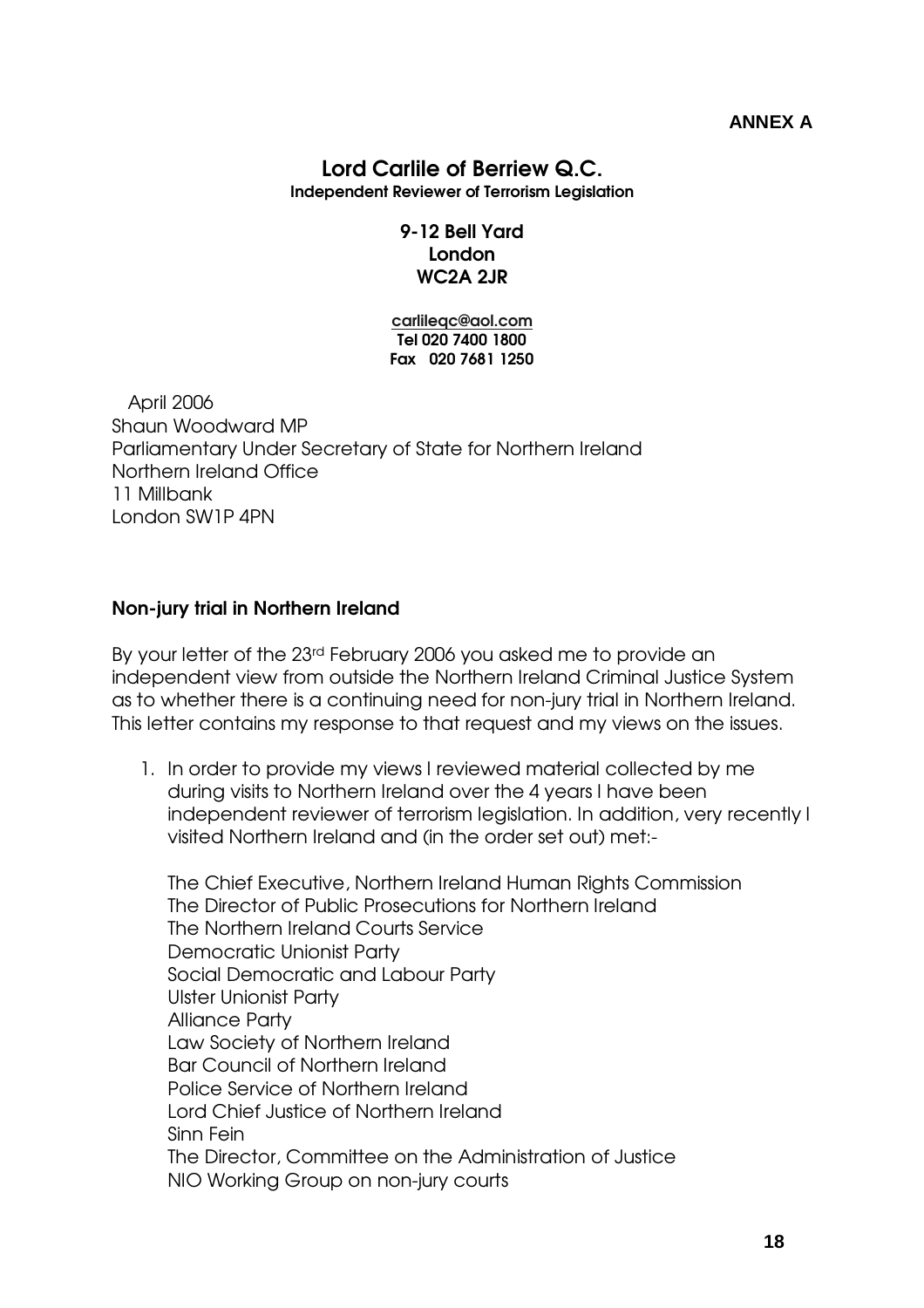- 2. Given my long-term knowledge of the issues and my many contacts and discussions over the years, I believe that I have been able to garner enough information to fulfil your request.
- 3. I have very much in mind that the so-called Diplock system was set up as an emergency process on the basis that delivery of justice could be impeded by the risk of juries reaching perverse verdicts on sectarian grounds. A review was carried out in May 2000. It concluded that the time was not then right for the universal return to jury trial. However, the Diplock system is due to be repealed in July 2007 as part of the security normalisation programme.
- 4. There are two general points to be made at the outset. The first is that there is general and justified agreement that the quality of judgment in the Diplock courts is very high. Statistics show at least as high an acquittal rate in the single judge courts as in jury trial. The judgments have the advantage of being fully reasoned and subject to a rigorous appeals procedure. All this is testament to the skill and adaptability of the judges involved. Some lawyers told me anecdotally that there is inconsistency between judges – that some almost always convict and others are more objective. It is impossible to test this statistically: however, the same kinds of comments are made about judges even where there is a jury, though of course juries sometimes ignore what they perceive to be the views of judges.
- 5. The second general comment is that I have yet to discover any high level of interest in the Diplock courts issue outside the community of politicians, lawyers, academics, interest groups and lobbyists. As one Belfast academic put it to me some 3 years ago, the issue does not register highly on the Richter scale of public concerns. However, it is one of understandably high political interest, and commands no consensus across the political spectrum.
- 6. The two extremities of the representations made to me can be summarised simply. Some say that there is no longer an emergency at all, or of the kind that gave rise to the Diplock courts. They argue that unless Northern Ireland is given a chance to show that juries can operate fairly, there can never be a return to normality. There should be what some call 'an act of faith' by return to universal jury trial, even if there is the occasional perverse verdict in the short term. Others argue to the contrary - that there is clear evidence of continuing paramilitary activity, of both a terrorism kind and in relation to very serious organised crime. Inevitably there will be jury and witness intimidation. Even if there is not, jurors will feel intimidated by their exposure in the jury box. Perverse verdicts are likely to be frequent and sectarian-based.
- 7. Since the inception of the Diplock courts there have been several very important changes in Northern Ireland. The most obvious is the cessation of major terrorism activity aimed at the police, the military public officials and the public at large. Life in Northern Ireland is now free for most citizens of the actuality of everyday terrorism violence,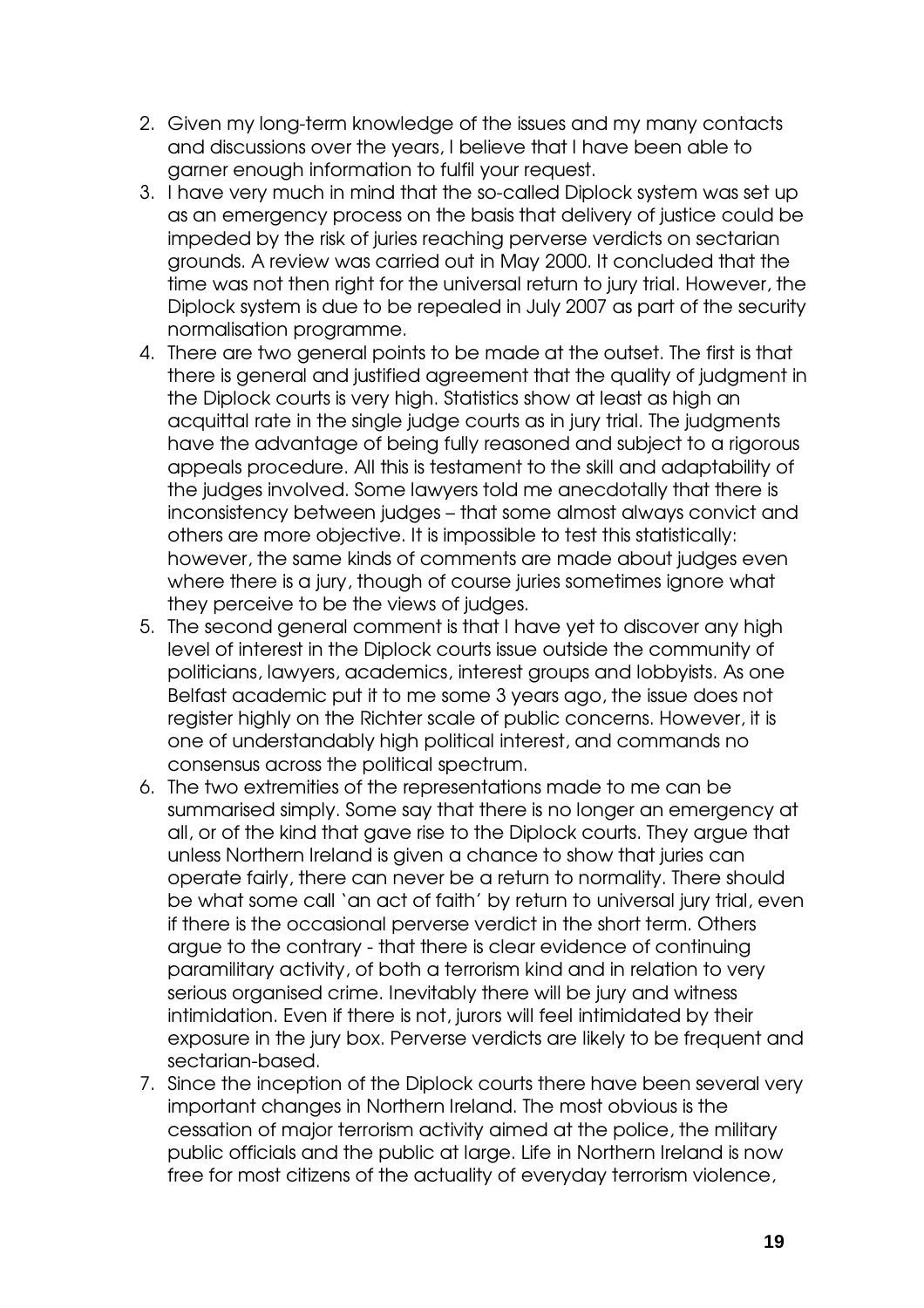and entirely normal, despite paramilitary activity remaining a cause for real concern (see paragraph 9 below). There is hope of devolved government working in the near future – I assume this will be the case by July 2007. Another change has been the widening of the pool from which jurors are chosen: there was still a property qualification when the Diplock courts were introduced. Today jurors are liable to be called for service if their names are on the electoral register. A third and very important change has been the expectation of members of the public that their lives will not be damaged any more than elsewhere in the UK by sectarian violence. A further development has been the gradual acceptance of changed policing arrangements following the creation of the PSNI.

- 8. A material legislative reform has been provided for in England and Wales as well as Northern Ireland. That is the enactment of Part 7 of the Criminal Justice Act 2003. In particular, sections 44-46 provide on the application of the prosecution discretionary power for a judge to order a trial to commence or continue by judge alone where there is evidence of a real and present danger of jury tampering, and the likelihood of it taking place is so substantial as to make it necessary in the interests of justice. However, those provisions have not yet been brought into force. That they are enacted and thereby envisaged may be regarded as significant in that they demonstrate that normalisation is not necessarily a straightforward concept: the norm may change in the light of legislation and developing practice.
- 9. There is ample material to support the view that organised crime has been and probably still is carried out by paramilitary organisations. The PSNI, the other control authorities, the Independent Monitoring Commission and the media have asserted that this is the case. I have seen material prepared by the PSNI supporting the view that there remains a significant level of violence connected to paramilitaries – including 83 terrorism related bombings, 166 shootings and 6 deaths in 2005. However, the trends are downwards.
- 10.In terms of jury tampering in non-Diplock courts, police intelligence has identified 4 cases in the past 7 years – a low level by any standards, though one might assume that there would have been more cases affected in the absence of non-jury courts.
- 11.There is much material to justify the assertion that witness intimidation occurs in serious cases. This is not a phenomenon peculiar to Northern Ireland, but is a bigger issue there.
- 12.I am aware of concern in the courts about intimidatory tactics used in the presence of juries by the connections of defendants, and of the not uncommon failure of prosecution witnesses to turn up at court to give evidence. Intimidation can be subtle but disturbing, for example the repeated presence in the public gallery of persons looking closely at the faces of jurors.
- 13.The Diplock review of 2000 identified 3 factors as material to whether jury trial was possible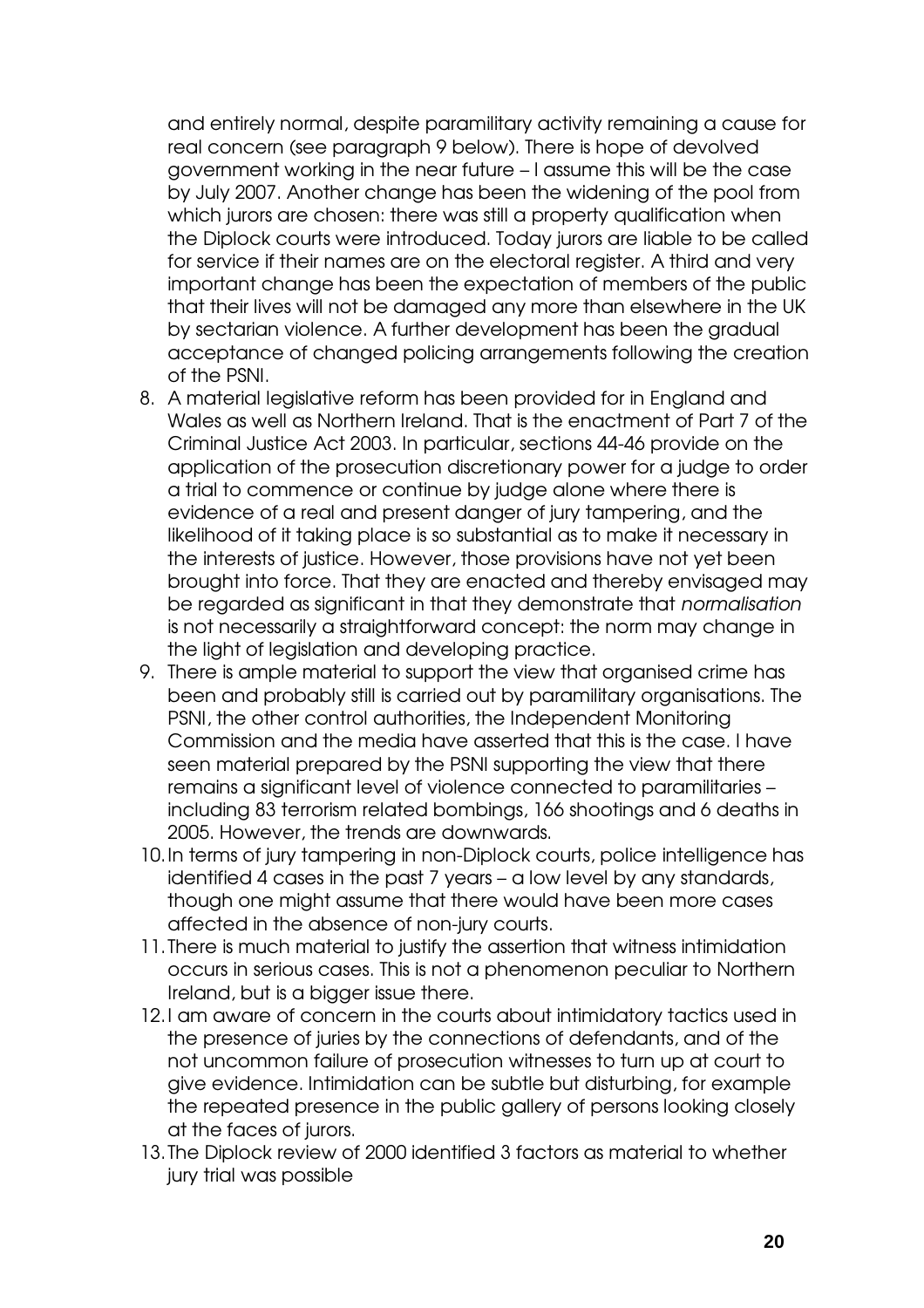- Risk of juror intimidation
- Risk of perverse verdicts; and
- Assessment of the level of threat
- 14. My assessment is that all three risk factors have reduced significantly since 2000, but that they exist still and are enhanced in Northern Ireland as compared with other parts of the UK.
- 15.The Northern Ireland Court Service has devised a coherent policy for countering intimidation on court premises. Of course, the service has no responsibility for what happens away from court buildings.
- 16.Most scheduled cases are now released for jury trial. I have covered this point in all my reports concerning the operation of Part VII of the Terrorism Act 2000.
- 17.Taking all factors into account my independent view is that there can be a substantial further return to jury trial for currently scheduled cases in Northern Ireland. There should now be a presumption that every indictable case will be tried by jury. If the presumption is to be rebuttable, the circumstances should be very limited.
- 18.Given the shift in the political climate and especially the reduction in sectarian terrorism affecting the population at large, it seems to me that the current scheduling arrangements could be scrapped without disadvantage. The effect would be that, even if some non-jury trials were to continue, there would be no separate category of offences specifically linked to terrorism and the emergency that gave rise to the Diplock courts.
- 19.I suggest that the provisions of part 7 of the Criminal Justice Act 2003 provide the starting point for appropriate provisions for any limited class of non-jury cases.
- 20.The history and sectarian background in Northern Ireland leave distinctive and particular concerns. These lead me to the conclusion that non-jury trial should occur –
	- (a)on certification by the prosecution authority, giving reasons to the extent that they can be given without endangering sensitive sources or national security, and
	- (b)after that authority has obtained the opinion of an independent advocate to be drawn from a security cleared panel (a special advocate), who may be an advocate in any UK jurisdiction, and
	- (c)subject to a right of review without the need to obtain permission of the court.
- 21.I emphasise that there should be no separate category for such cases. The procedure should be applicable to any indictable offence. I would expect it to be used very sparingly. The current level of non-jury trials is about 60 per year: I would expect that to decrease, at least to begin with. If jury trial proved to remain subject to illegitimate extraneous interference, the numbers of such trial would increase and the blame would attach firmly to those responsible for the interference.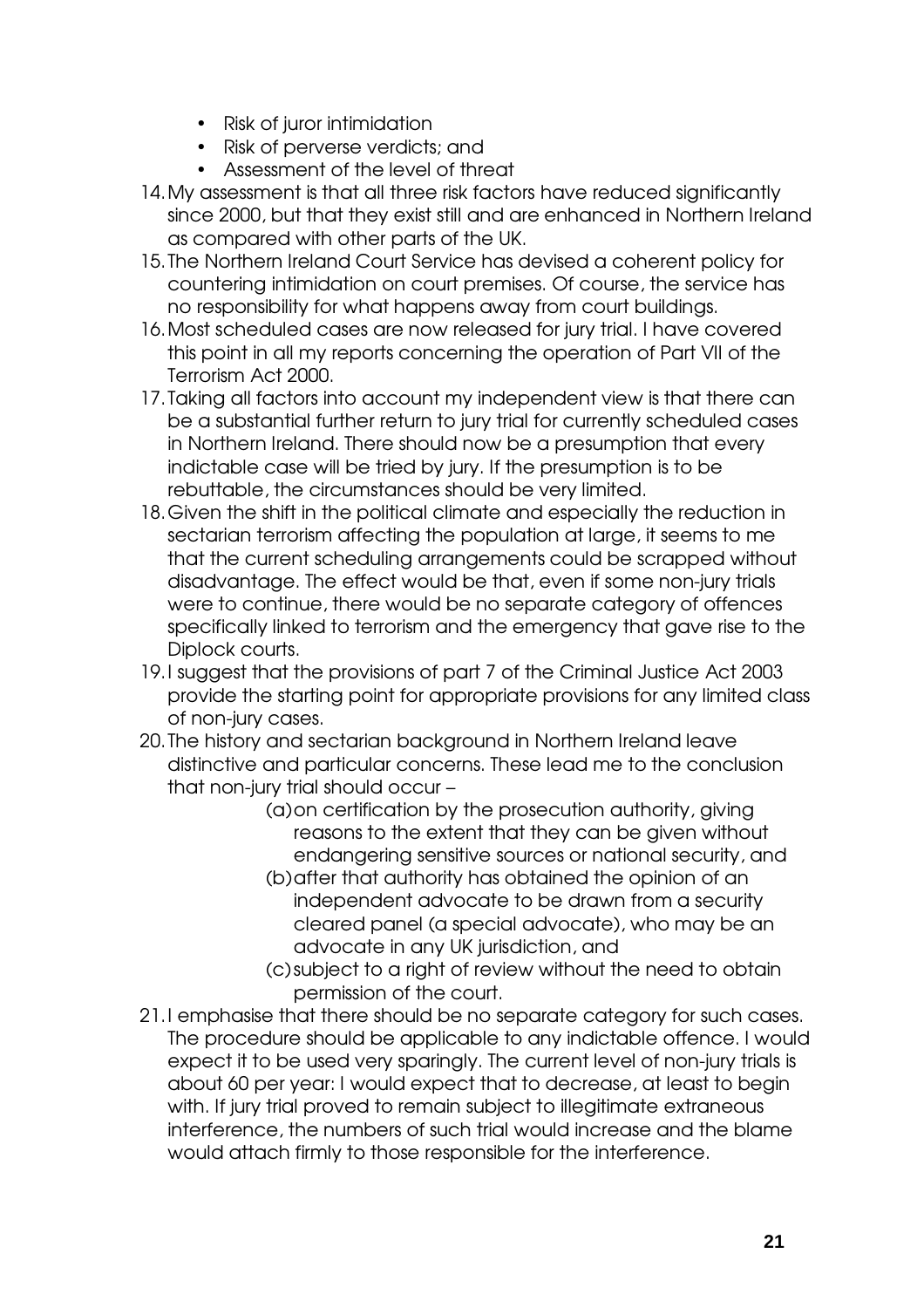- 22.I can see no reason why non-jury trial should not occur in any case, by agreement between the prosecution and defence and subject to the approval of the judge. This might be desired in trials in connection with largely technical or administrative issues.
- 23.I suggest that such certification should be subject to review on the application of any defendant in the case. The review should be before a judge of the High Court of Northern Ireland, who should not be the trial judge. The special advocate should be available for the hearing, and rules of procedure should be made similar to those used by the Special Immigration Appeals Commission. These would ensure that in such cases in the public interest the most sensitive material was protected from disclosure to the defendant and his own legal representatives, and that his/her interests and the broader interests of justice were properly protected. No concealment of information should occur if there would be prejudice to the defendant in presenting the defence case. I believe that, subject to appropriate rules of court, a system of law along these lines would be compatible with the ECHR and the Human Rights Act, as with SIAC.
- 24.In cases where a non-jury trial was ordered, I can see good reasons why disclosure issues, including PII, should be dealt with by the trial judge. Judges are well able to direct themselves to take into account only facts that are admissible and relevant, and to ignore extraneous matter. The Diplock court system of a separate disclosure judge means that it is difficult for disclosure situations to be reviewed constantly in the context of the evidence: on balance, in my view the proposed revision to the system would provide greater protection to the defence.
- 25.Many Diplock court trials are heard by County Court judges. This would be appropriate under the new system proposed.
- 26.It would be perfectly possible to have 3 judges in the proposed new judge only courts. Plainly there would be extensive resource implications if this were to occur. In my judgment the creation of a 3 judge court could only be justified by the conclusion that it would produce a higher standard of justice for trials. I have received no convincing arguments on the merits in favour of a 3 judge court. Some have suggested that it might be perceived as fairer. I do not believe that is a sufficient reason given the existing experience and expertise of single judge courts in Northern Ireland. I have looked at the Special Criminal Court in Ireland, and have taken that into account in reaching this conclusion. Some lawyers told me they would regard one judge as a more reliable tribunal of fact than three.
- 27.The bar for rebutting the presumption of jury trial and entry into a new non-jury system should be set moderately high. I consider that within the overall consideration of the interests of justice an appropriate set of requirements to be established on the balance of probabilities by the prosecution would include –
	- (a)reasonable grounds to believe that the jury would be the subject of intimidation or interference;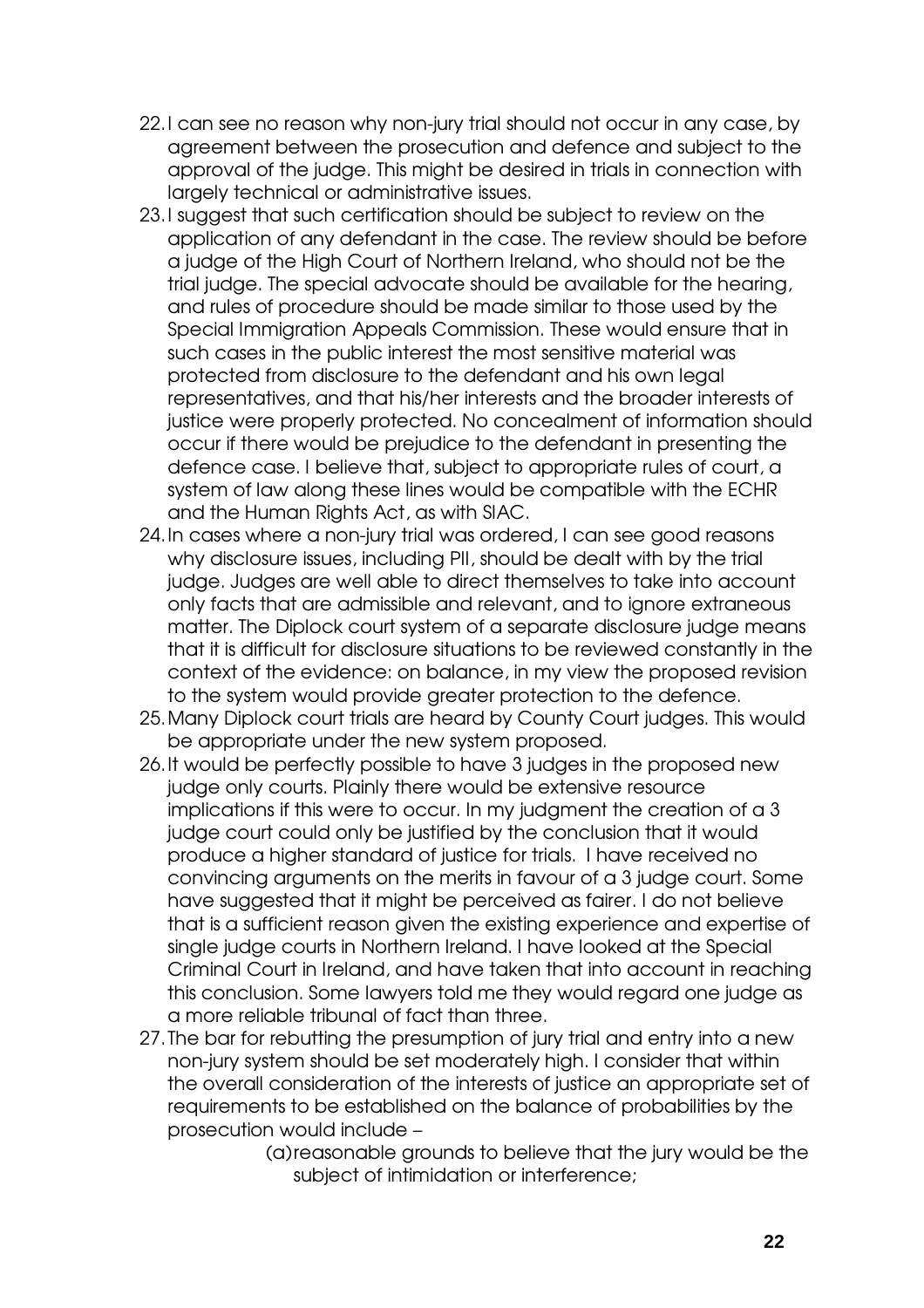- (b)reasonable grounds to believe that the jury would fear intimidation or interference so as potentially to affect the outcome of the trial;
- (c)reasonable grounds to believe that there would be disruption of the proceedings or of access to or from the court with the intention of affecting the outcome of the trial.
- 28.I consider that there is a particular need in Northern Ireland to protect juries. In England and Wales there remains a right for the defence to request from the court details of the names, addresses and occupations of the jury panel for a Crown Court sitting. Enquiry has revealed that this right is exercised extremely rarely (I know of no instance in recent years). All the defence know of jurors is their names when called to the jury box. There are no peremptory challenges available to the defence. The prosecution retains the right of stand by, subject to restrictive guidelines maintained by the Attorney General since 1988.
- 29.In Northern Ireland defence solicitors routinely inspect jury panel lists, and are able to obtain the names, addresses and occupations of those summoned for jury service. Each defendant has a right to 12 peremptory challenges, and the prosecution has the right to stand jurors by without giving reasons.
- 30.I am strongly of the view that a principle of anonymity for jurors in Northern Ireland would give considerable reassurance, and would be proportionate to risk. In addition, there should be some courts where more serious cases could be tried with the jury entirely unseen from the public seating areas. If jurors could attend court, knowing that their names, addresses and occupations were unknown to the defence and their connections, and that in serious cases their faces were not observable from the public seating, that would provide considerable reassurance. I see no difficulty about this. Each juror could simply be referred to by number when they came to take their jury oath.
- 31.I believe that the anonymisation of jurors and associated steps for their protection would diminish the risk of perverse verdicts.
- 32.The pool of jurors should be as wide as possible, representative of the community as a whole. Even judges now serve on juries in England and Wales, including in at least one instance a member of the Court of Appeal. The same principles should be applied in Northern Ireland: it should become difficult to be excused from service.
- 33.In order to ensure that disqualified persons do not sit on juries, I suggest that the Court Service be given the authority and responsibility to obtain checks on the criminal records of all selected for jury service. If anything of concern were to appear, it should be given to the judge and presented to the parties as anonymised information for discussion in court. In addition, judges and advocates in each case, as is common already, would be able to prepare short case specific questionnaires for jurors when appropriate. Peremptory challenges,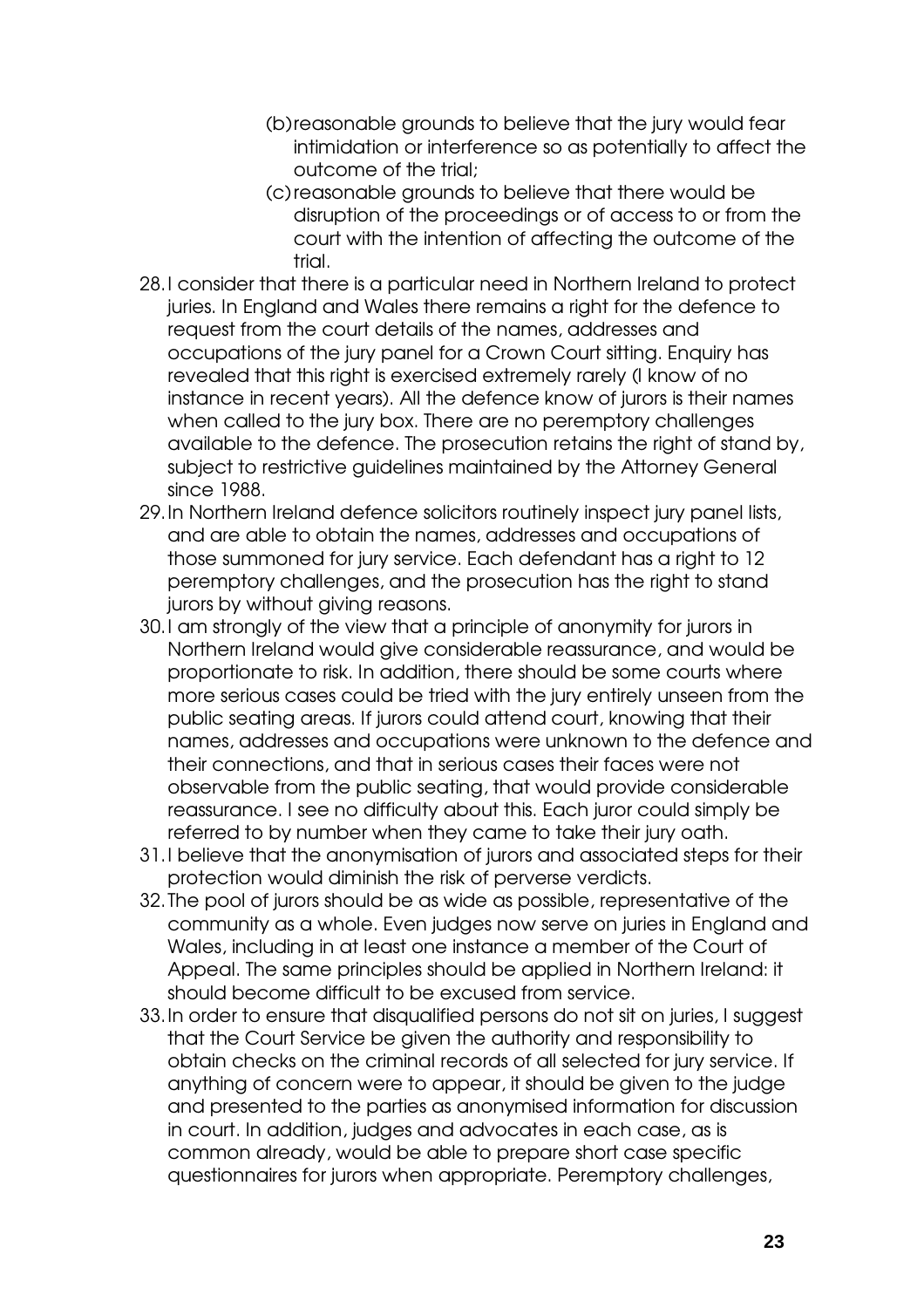prosecution stand by, and access by the parties to the details of persons on the jury panel would no longer be necessary and should be removed. The ending of defence peremptory challenges in the courts of England and Wales has not diminished the integrity of the jury system.

- 34.The above would require a new Juries Order.
- 35.In addition, I suggest the preparation of a new and periodically updated DVD presentation for all jury panellists on their first attendance at court. This should give reassurance about the level of protection provided by the criminal justice system. The greatest concern for juries in Northern Ireland is the fear of intimidation, rather than actual intimidation.
- 36.It should be a criminal offence in Northern Ireland to be in possession of a camera of any kind in a court room, without the leave of the judge (for example, for witnesses producing camera mobile telephones as part of the evidence in a case). It should also be an offence for any person to give personal information about any serving juror, without the permission of the court.

I hope that the above meets the request made of me. If I can be of further assistance in this matter please do not hesitate to contact me.

Alex Carlile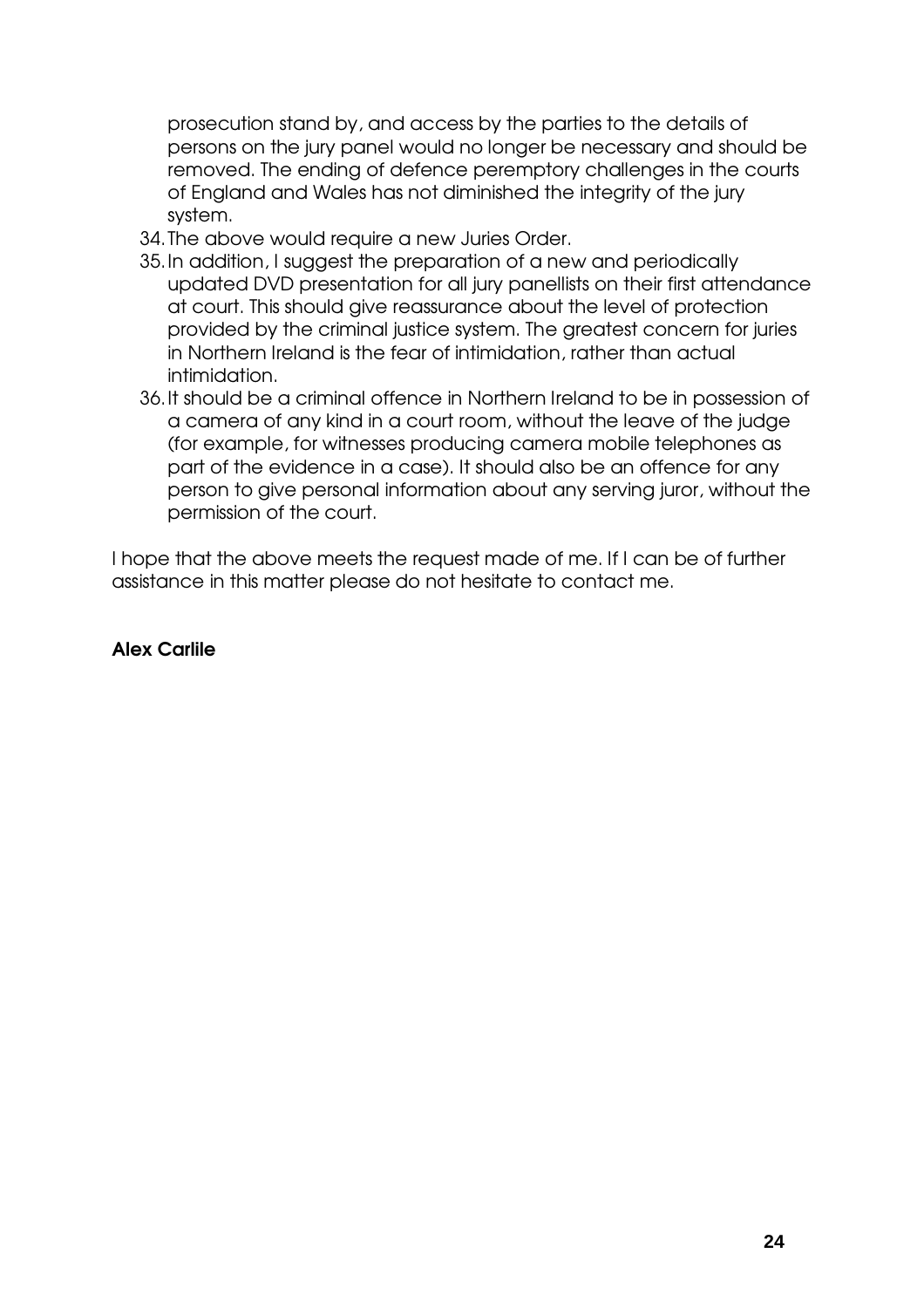Further clarification was sought from Lord Carlile on some of the points he made about juries. The following reply was received:

#### From Lord Carlile of Berriew Q.C.

My reply to your specific points is as follows:

Widening the jury pool is essential to dilute the risk of perverse verdicts. Normalisation includes a random jury selected from the community as a whole. I would regard it as discriminatory to exclude people of good character who happen to have been members of the armed forces. Why should members of Sinn Fein be eligible but not former service personnel? It is even possible that there could be a challenge on Human Rights Convention grounds if otherwise eligible people were excluded. In my view now is exactly the right time for widening the jury pool, and I have heard no opposition to that view.

Your understanding of my views in paragraph 33 is correct, so far as checks on criminal records are concerned.

"Anything of concern" may arise from the records check revealing nondisqualifying convictions, for example spent benefit fraud fines in the context of a trial for fraud on the public service. This is an example of a consideration which, if known, might in certain circumstances give rise to discussion in GB courts.

Pre-trial questionnaires for jury panels are extremely common in longer cases in England and Wales. I have not appeared in a case in which some questions have not been asked for at least 10 years. I have taken the views of some bar colleagues on this point and they all agree. It is regarded by judges as good practice, as it makes it less likely that jurors will be lost during the trial. Typically, a list of the names of witnesses is read to them; and they are asked if any of them work in places connected with the trial or issues.

Challenge for cause would be exactly as in England and Wales now. They can arise where a juror is seen to behave badly, or to be wearing an inappropriate badge or other sigil, or where a juror expresses to the judge some concern about the trial or their own position. Anonymity would deprive the defence of nothing that names provide in England and Wales. The challenge position would be the same as here at present. Names add nothing significant.

In my view personal juror information should be withheld from all parties, save on the initiative of the judge.

Please do not hesitate to ask if I can advise further.

Yours sincerely

#### **Alex Carlile**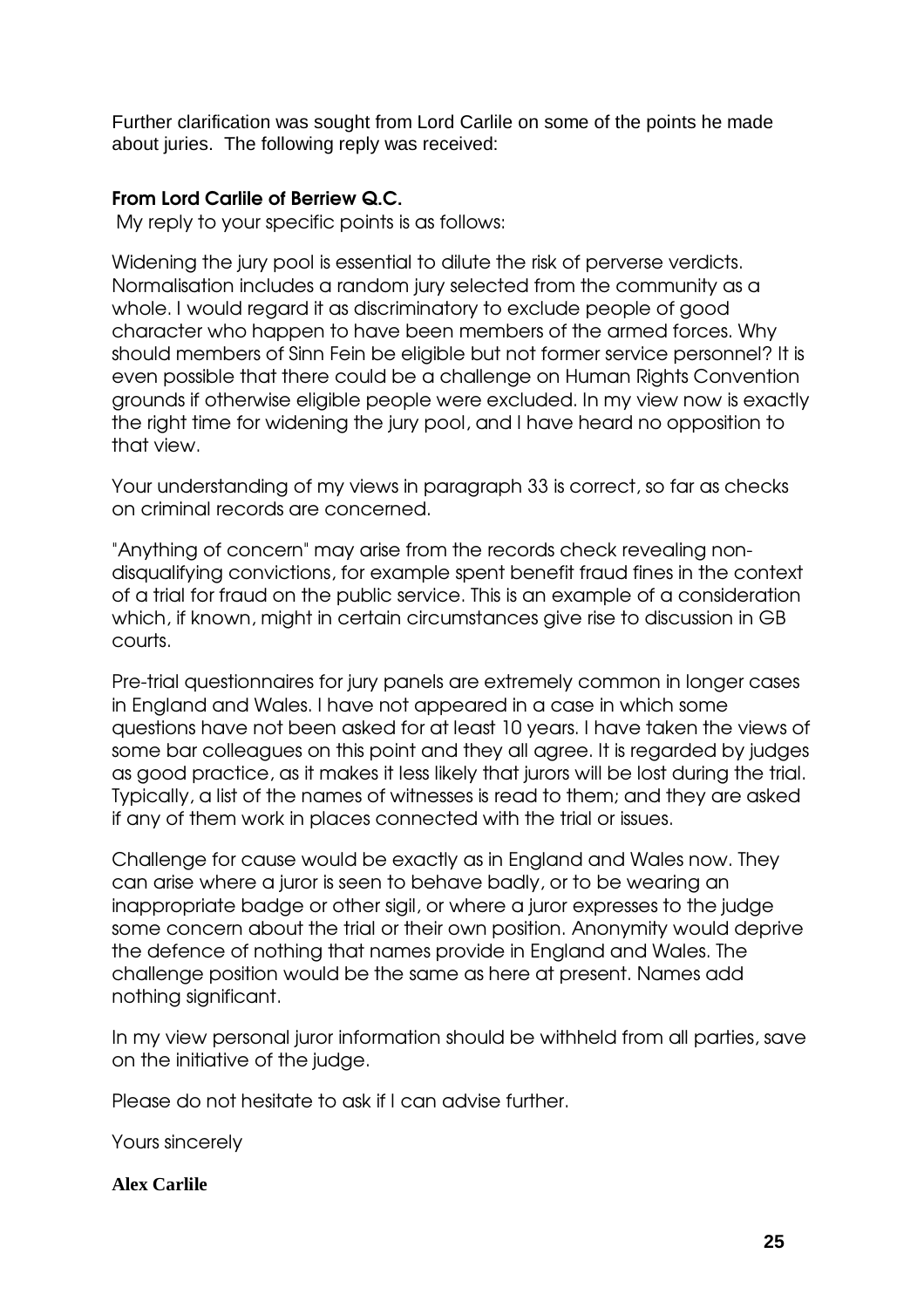# **ANNEX B - Equality Screening Assessment**

The requirements of **section 75 of the Northern Ireland Act 1998** require public authorities to have due regard to the need to promote equality of opportunity and the desirability of promoting good relations between the nine categories listed below:

- Religious belief
- Political opinion
- Race or ethnic group
- Age
- Marital status
- Sexual orientation
- Gender
- Disability
- Dependency

The Northern Ireland Office is fully committed to promoting equality of opportunity and good community relations in all its policies. As part of this process, and in line with the Department's Equality Scheme, the Northern Ireland Office has conducted an Equality Screening Assessment of the proposed reforms to the jury system and new system of non-jury trial. No significant adverse impact was detected in relation to any of the nine categories listed above in the screening.

In line with the Department's Equality Scheme, this screening exercise is published for consultation. The consultation closes on **6 October 2006**.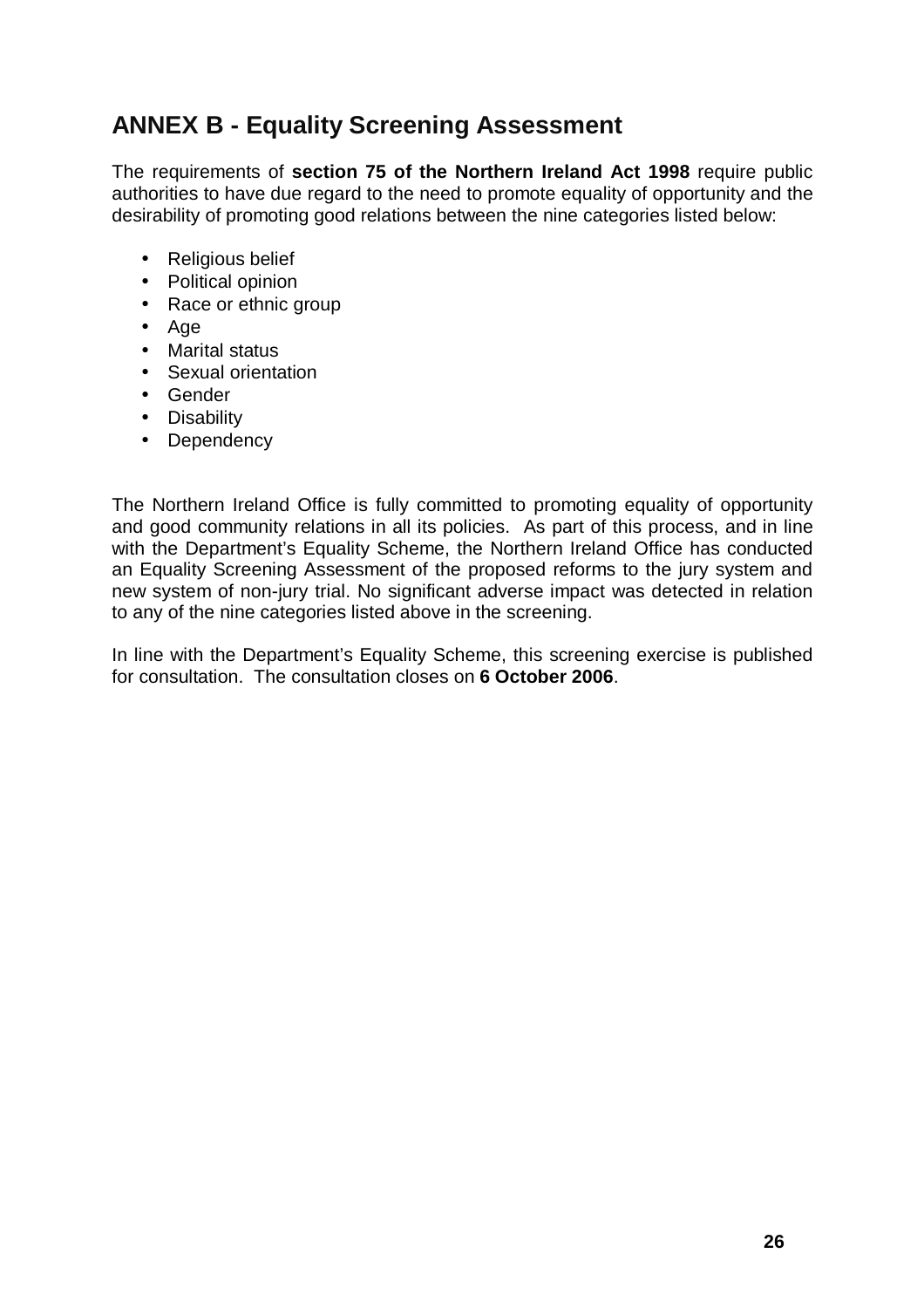# **NORTHERN IRELAND OFFICE**

### **EQUALITY SCHEME SCREENING FORM**

- Function I.D : Future system of non-jury trial for Northern Ireland
- Screened By Security Policy and Operations Division
- Date July 2006

#### **Questionnaire**

1A Does the function referred to above involve any action which is likely to have an adverse differential impact on a person on the basis of their:

| Gender                                      | <b>YES</b><br>[]       | <b>DON'T KNOW</b> | <b>NO</b><br>[X] |
|---------------------------------------------|------------------------|-------------------|------------------|
| Sexual Orientation                          | $\lceil$ $\rceil$      | $\Box$            | [X]              |
| Religion                                    | $\lceil$ $\rceil$      | $\lceil$ 1        | [X]              |
| Political opinion                           | $\Box$                 | $\Box$            | [X]              |
| Disability (physical, mental, learning)     | $\left[ \quad \right]$ | $\lceil$ $\rceil$ | [X]              |
| Race or ethnic origin (includes Travellers) | $\Box$                 | Ιl                | [X]              |
| Age                                         | $\left[ \quad \right]$ | Ιl                | [X]              |
| Dependant Responsibilities / dependency     | $\lceil$ 1             | $\lceil$ $\rceil$ | [X]              |
| <b>Marital status</b>                       |                        |                   | [X]              |

1B If the answer to any of the above is YES please briefly describe the impact and the affected group

The test for non-jury trial will specify those circumstances in which a person will receive non-jury trial. However this will be focused on need (in order to protect jurors from intimidation) and the quality of justice in non-jury trials will be at least as good as that in jury trials.

2A Does the function referred to omit any action, the addition of which would promote the equality of opportunity, social inclusion or welfare of any person on the basis of:

|        | <b>YES</b> | <b>DON'T KNOW</b> | <b>NO</b> |
|--------|------------|-------------------|-----------|
| Gender | - 11       | $\Box$            | [ X ]     |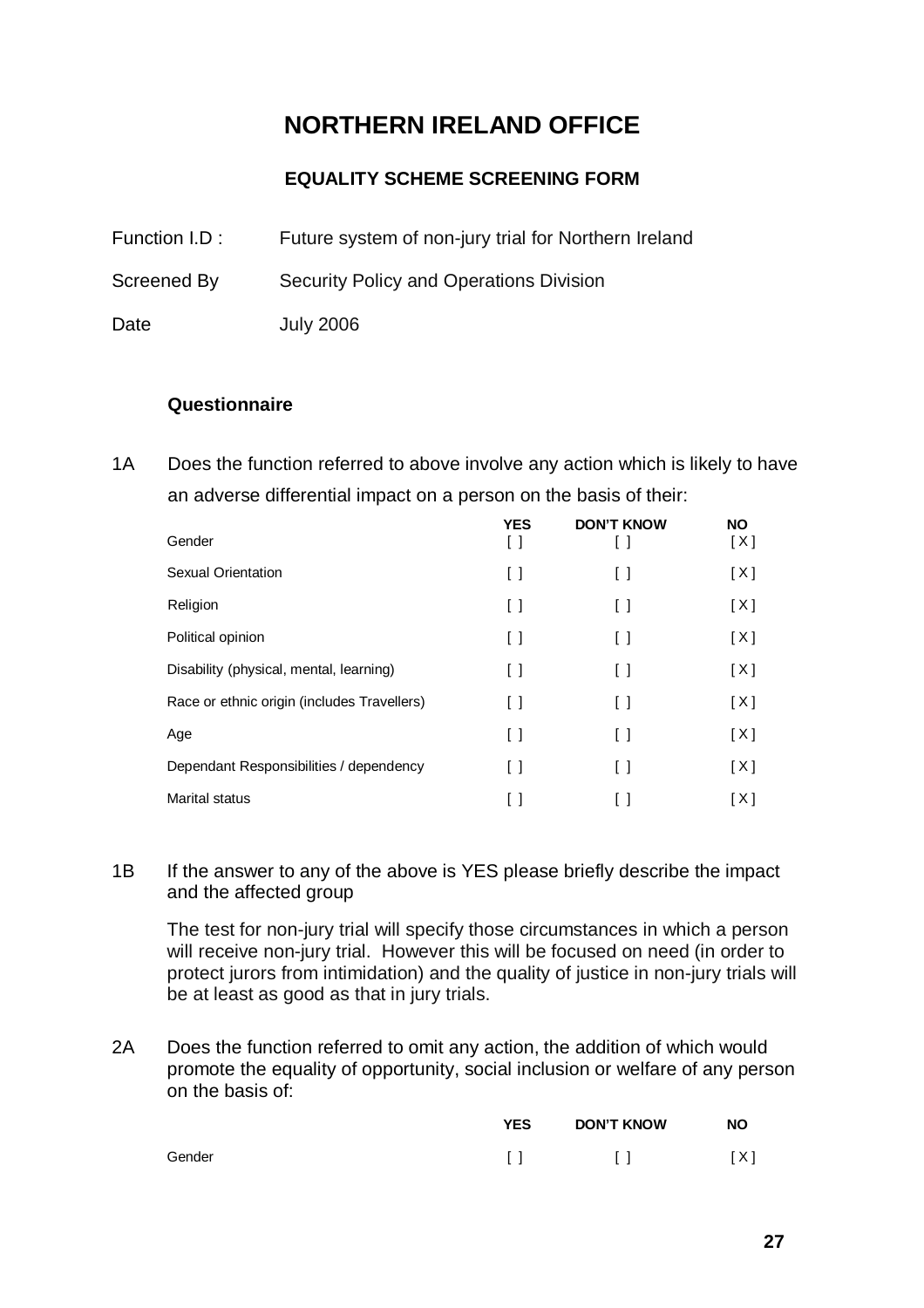| Sexual orientation                          | Γl                                      | $\left[ \quad \right]$                  | [X]   |
|---------------------------------------------|-----------------------------------------|-----------------------------------------|-------|
| Religion                                    | $\lceil$ $\rceil$                       | $\left[ \quad \right]$                  | [X]   |
| Political opinion                           | $\begin{smallmatrix} \end{smallmatrix}$ | $\begin{smallmatrix} \end{smallmatrix}$ | [X]   |
| Disability (physical, mental, learning)     | $\Box$                                  | $\left[ \quad \right]$                  | [X]   |
| Race or ethnic origin (includes Travellers) | $\Box$                                  | $\Box$                                  | [X]   |
| Age                                         | $\left[ \ \right]$                      | $\begin{smallmatrix} \end{smallmatrix}$ | [X]   |
| Dependant Responsibilities / dependency     | ſΙ                                      | $\Box$                                  | [X]   |
| Marital status                              | $\lceil$ $\rceil$                       | $\left[ \quad \right]$                  | [X]   |
| Other (please specify)                      |                                         |                                         | [ X ] |

2B If the answer to any of the above is YES please identify briefly the suggested amendment and beneficial impact:

n/a

3A Is there any conflict between the rights of any one person and those of any other person contained within the effects of this function?

| <b>YES</b> | <b>DON'T KNOW</b> | <b>NO</b> |
|------------|-------------------|-----------|
|            | $\Box$            | [X]       |

#### 3B If YES please specify

Under Article 6 of the ECHR, everyone has the right to a fair and public hearing within a reasonable time by an independent and impartial tribunal established by law. It is important to note that Article 6 does not create a right to jury trial. Government has assessed that there is a risk that in certain types of cases a defendant may not receive a fair trial before a jury because there could be paramilitary and community-based pressures on the jury. This new system will help to ensure that all defendants can receive a fair trial and that members of the public are protected from intimidation (Article 2 and Article 5 of the ECHR). The proposed system is compliant with Article 6.

4 If an adverse impact has been identified how would you categorise it:

| Significant Impact – Must be addressed                             | $\Box$                                | Priority 1 |
|--------------------------------------------------------------------|---------------------------------------|------------|
| Moderate / Low Impact – Readily addressed                          | $\Box$                                |            |
| Significant Impact – Difficult to address in current circumstances | $\begin{pmatrix} 1 & 1 \end{pmatrix}$ | Priority 2 |
| Moderate Impact – Not readily addressed                            |                                       |            |
| Low Impact – Not readily addressed                                 |                                       | Priority 3 |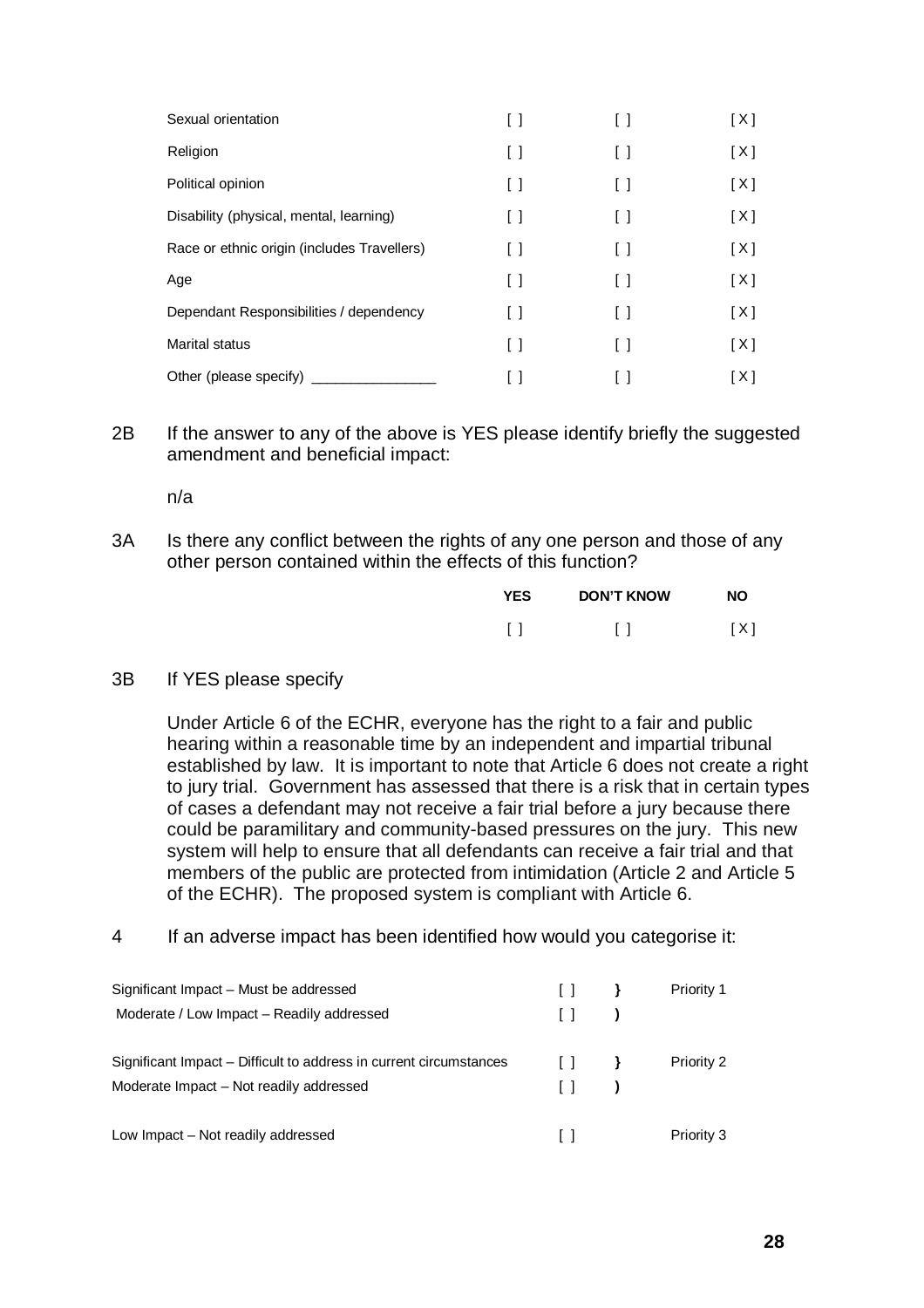#### **5. SCREENING ANALYSIS**

Screening aims to identify those policies, functions or duties which are likely to have the greatest impact on equality of opportunity and community relations.

| 5.1                                                                                                                                                                                                                                                                                                                                                                                                                                                                                                                                                                                                                   |  |                              |  |  |
|-----------------------------------------------------------------------------------------------------------------------------------------------------------------------------------------------------------------------------------------------------------------------------------------------------------------------------------------------------------------------------------------------------------------------------------------------------------------------------------------------------------------------------------------------------------------------------------------------------------------------|--|------------------------------|--|--|
| Is there any evidence of higher or lower participation or uptake by different groups within any of the                                                                                                                                                                                                                                                                                                                                                                                                                                                                                                                |  |                              |  |  |
| nine categories?                                                                                                                                                                                                                                                                                                                                                                                                                                                                                                                                                                                                      |  |                              |  |  |
| Please tick?                                                                                                                                                                                                                                                                                                                                                                                                                                                                                                                                                                                                          |  | YES [ ] DON'T KNOW [X ] NO [ |  |  |
|                                                                                                                                                                                                                                                                                                                                                                                                                                                                                                                                                                                                                       |  |                              |  |  |
| If yes, give details:                                                                                                                                                                                                                                                                                                                                                                                                                                                                                                                                                                                                 |  |                              |  |  |
| Historically, the Diplock Court system has dealt with members of paramilitary organisations, who are<br>strongly identified with particular political opinions and religious beliefs. However, the Diplock system<br>has also included trials of persons for offences arising out of serious sectarianism and public order<br>incidents. It may be that this pattern will continue, but it is not clear.                                                                                                                                                                                                              |  |                              |  |  |
| The statutory test will require an assessment of risk in every case and each case will be treated<br>individually and judged on its merits. The system will not be weighted in favour of any one group or<br>another. If non-jury trial is decided upon in any case it will be because it is considered necessary to<br>counter the risk of a perverse verdict. Government considers it necessary to protect the safety of<br>jurors who may be at risk from intimidation. Protections will be put in place to ensure that the system<br>operates transparently and any decision for non-jury trial is challengeable. |  |                              |  |  |
|                                                                                                                                                                                                                                                                                                                                                                                                                                                                                                                                                                                                                       |  |                              |  |  |

5.2

| Is there any evidence that particular groups have different needs, experiences, issues and priorities in<br>relation to the particular main policy area? |       |                                |  |  |  |
|----------------------------------------------------------------------------------------------------------------------------------------------------------|-------|--------------------------------|--|--|--|
| (please tick)                                                                                                                                            | YES I | <b>DON'T KNOW</b> [ ] NO [ X ] |  |  |  |
| If yes, give details:                                                                                                                                    |       |                                |  |  |  |
|                                                                                                                                                          |       |                                |  |  |  |

5.3

| v.v                                                                                      |       |  |                       |  |        |  |
|------------------------------------------------------------------------------------------|-------|--|-----------------------|--|--------|--|
| Is there an opportunity to promote equality of opportunity or good relations by altering |       |  |                       |  |        |  |
| Policy?                                                                                  |       |  |                       |  |        |  |
| (please tick)                                                                            | YES I |  | <b>DON'T KNOW</b> [ ] |  | NO TXI |  |
|                                                                                          |       |  |                       |  |        |  |
| If yes, give details:                                                                    |       |  |                       |  |        |  |
|                                                                                          |       |  |                       |  |        |  |
|                                                                                          |       |  |                       |  |        |  |

5.4

| Have consultations in the past with relevant representative organisations or individuals within groups<br>indicated that particular functions, policies or duties create problems that are specific to them? |       |                       |  |  |
|--------------------------------------------------------------------------------------------------------------------------------------------------------------------------------------------------------------|-------|-----------------------|--|--|
| (please tick)<br>If yes, give details:                                                                                                                                                                       | YES I | DON'T KNOW     NO   X |  |  |
|                                                                                                                                                                                                              |       |                       |  |  |

6. If the answer to any of the questions in this section is YES or DON'T KNOW, proceed to consideration as to whether to submit the function, policy or duty to a full impact assessment.

If the answer to all the above question is NO a full impact assessment is not required.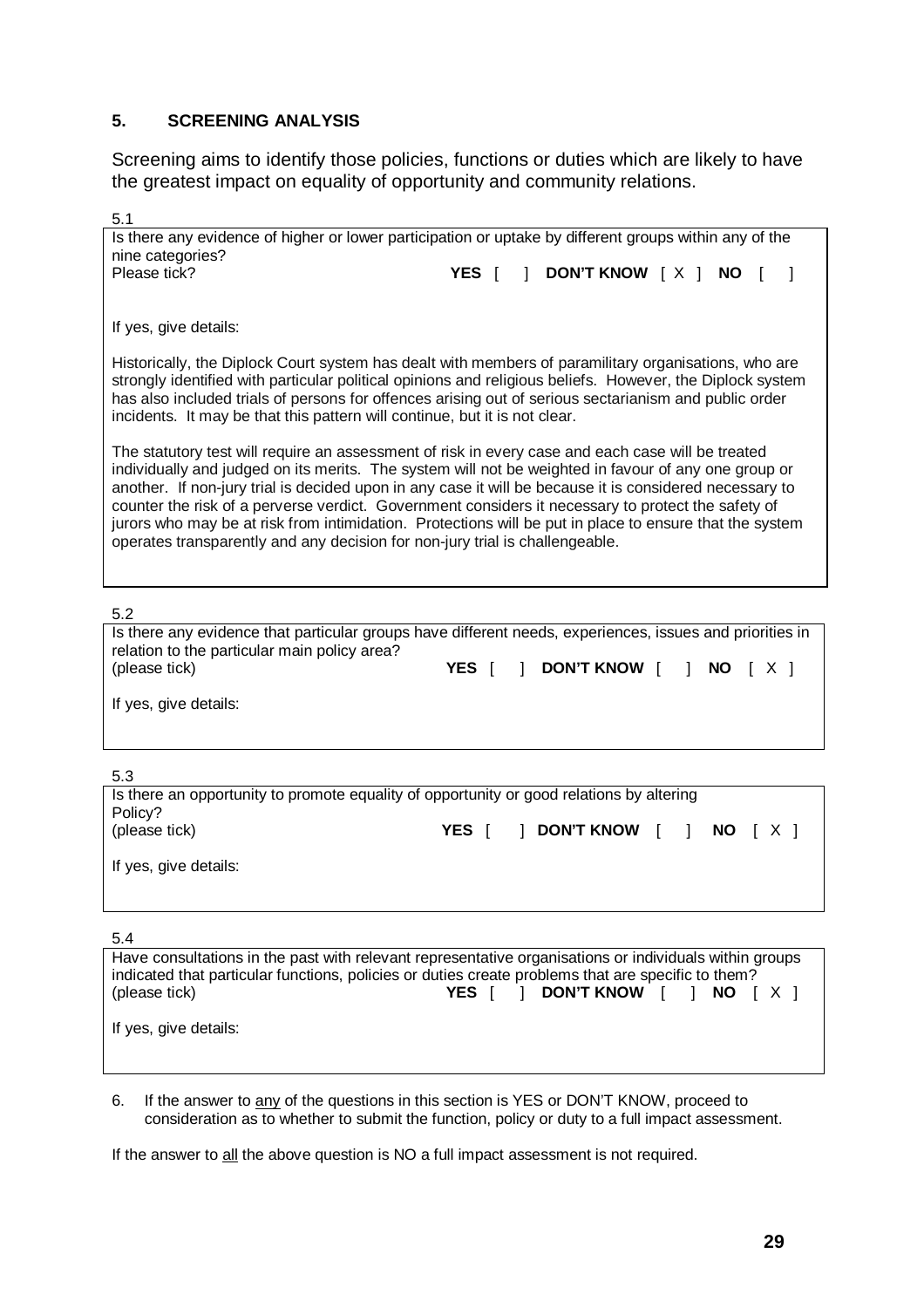#### **IMPACT ASSESSMENT REQUIRED:**

**YES [ ]; NO [ X ]; DON'T KNOW [ ]** 

**NORTHERN IRELAND OFFICE**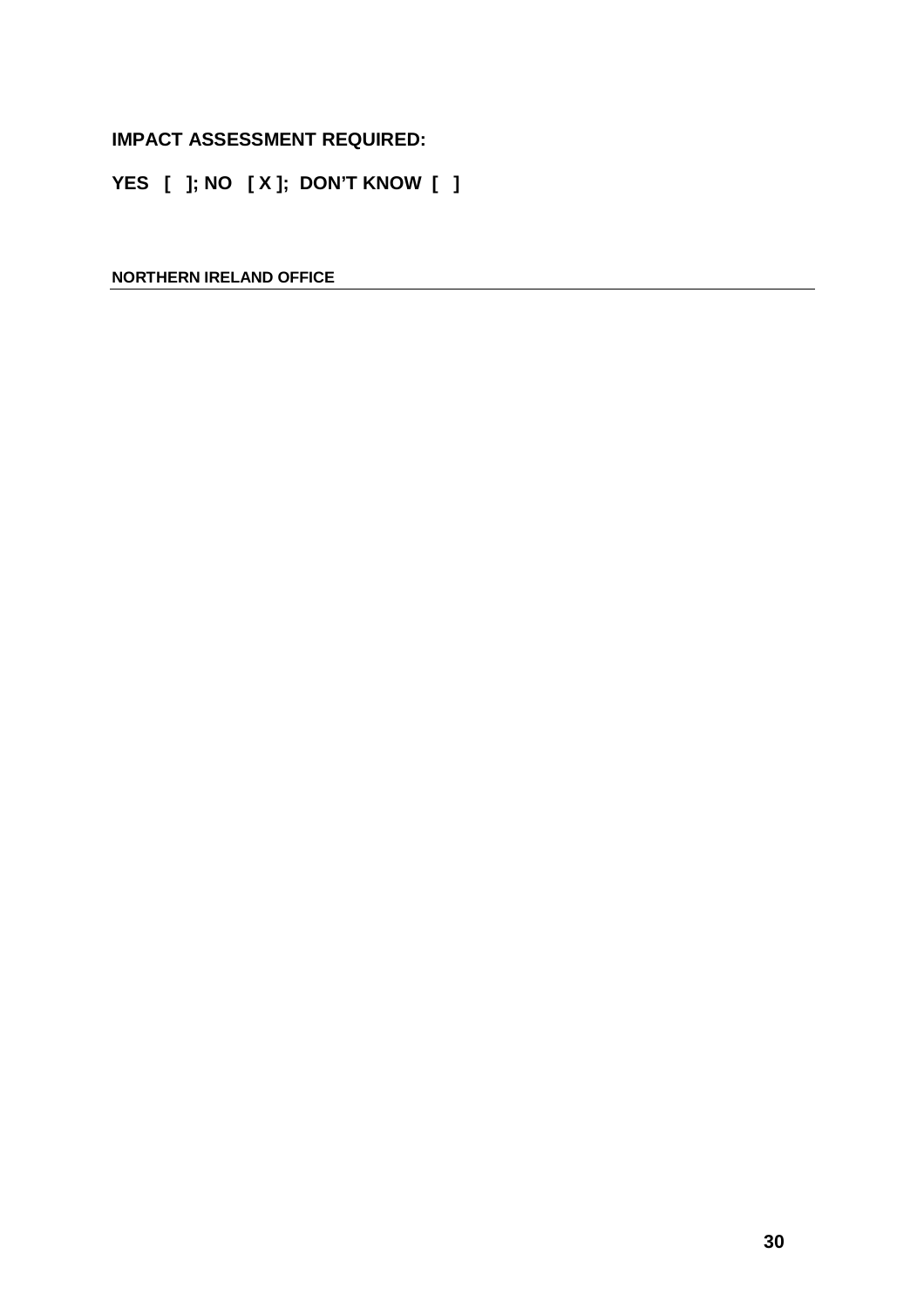

**Policy Screened by: Brian Sinnamon, Naomi Callaghan, Angela Bell** 

**31**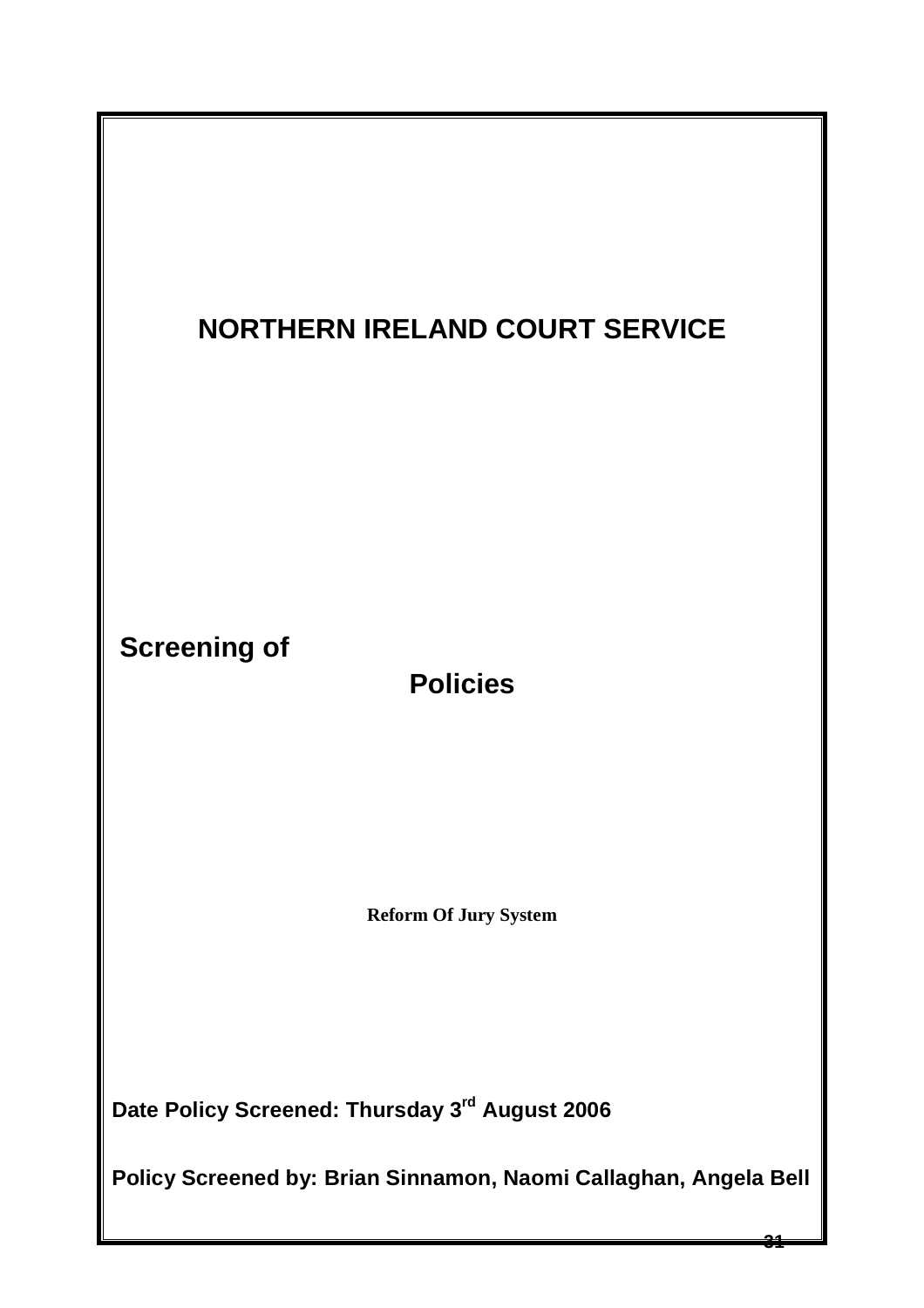**Facilitated by: Iris Wilson** 

# **CONTENTS**

# **GENERAL GUIDANCE ON SCREENING OF POLICIES**

**SUMMARY OF POLICY** 

## **SUMMARY OF AVAILABLE INFORMATION**

**GUIDANCE ON COMPLETING QUESTIONNAIRE**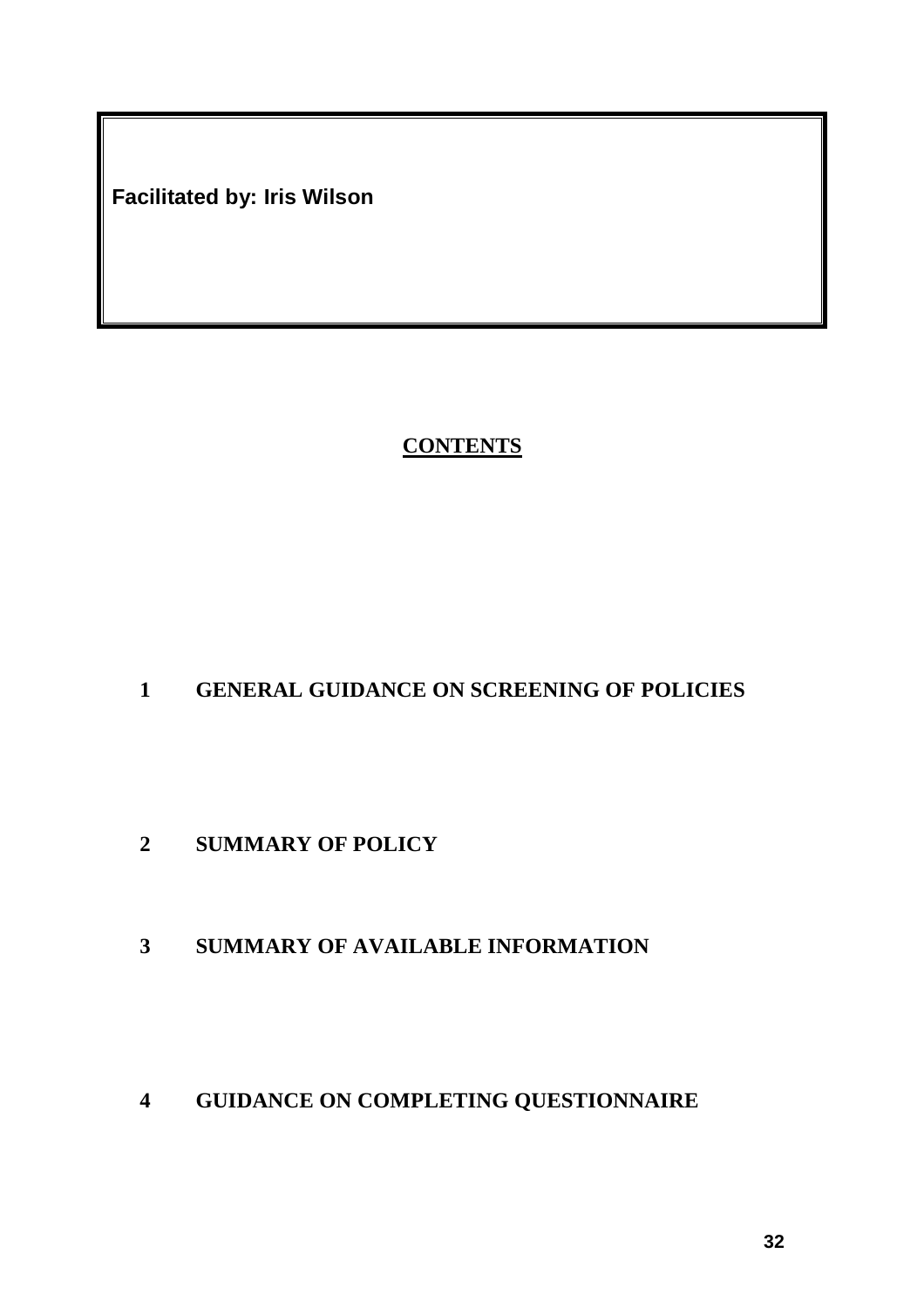#### **5 SCREENING FORM**

### **1. General guidance on screening of policies**

Section 75 of the Northern Ireland Act places new duties on Public Authorities to promote equality of opportunity and good relations. The statutory duty makes equality central to the whole range of public policy decision making and should:

- Contribute to better decisions being made by public authorities
- Encourage greater openness in government
- Greater transparency in decision making
- Assist public authorities to effectively and efficiently address issues of equality
- Assist in complying with the law.

The Northern Ireland Court Service arrangements for complying with this requirement are set out in our Equality Scheme. Section 3.3 of the Scheme outlines our commitment in line with the Commissions guidance to Screen all our policies to identify those with equal opportunity implications.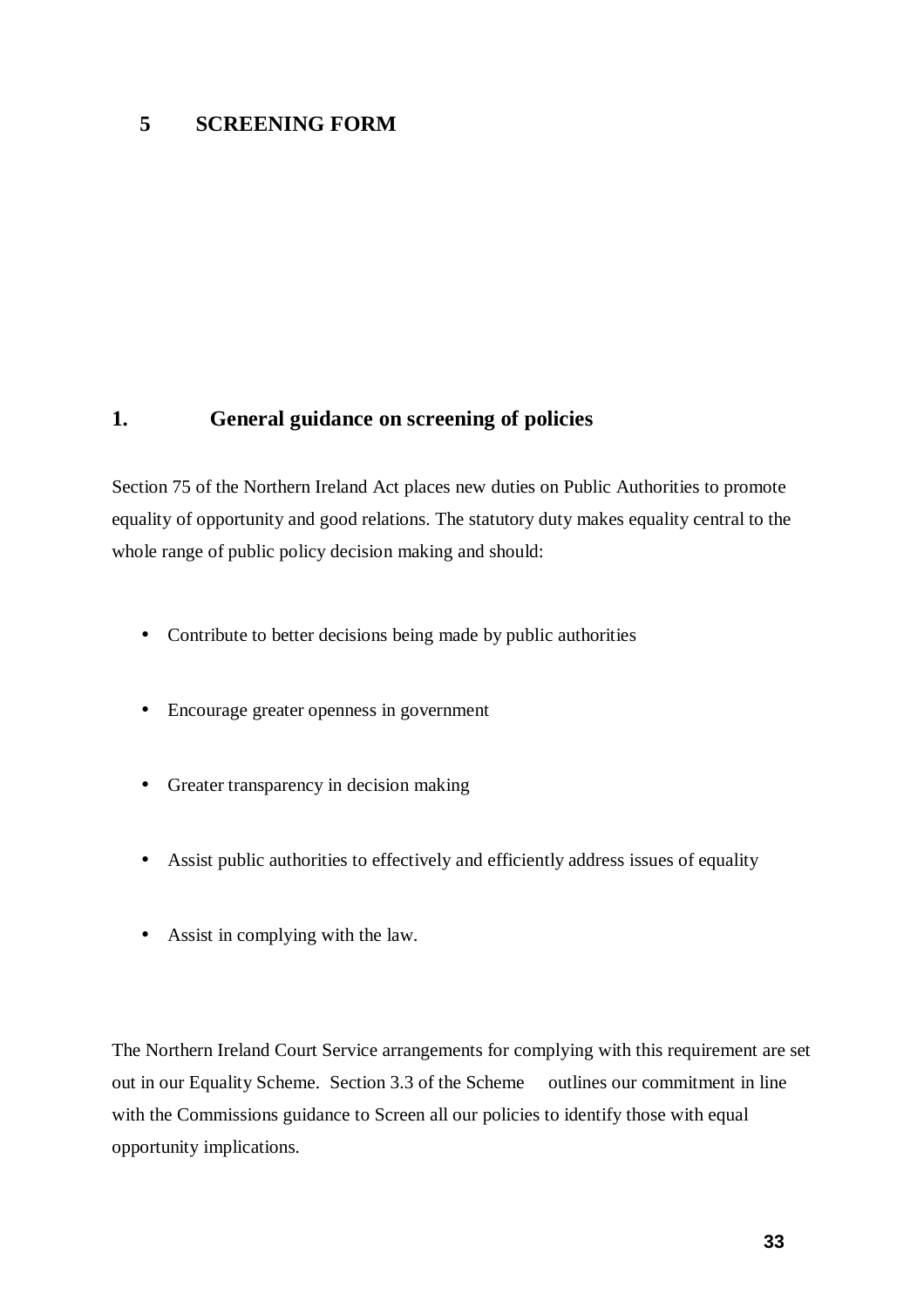It is important that when considering the impact of policies on the promotion of equality of opportunity, due regard is given to the need to promote **equality of opportunity** for all categories of persons specified in Section 75. (The Nine Categories)

These are:

- Persons of different religious belief
- Persons of different political opinion
- Persons of different racial group
- Persons of different age
- Persons of different marital status
- Persons of different sexual orientation
- Men and women generally
- Persons with a disability and persons without
- Persons with dependants and persons without

The relevant categories of persons between whom **good relations** are to be promoted are

- Persons of different religious belief
- Persons of different political opinion
- Persons of different racial group

Each Policy will be considered against the following criteria: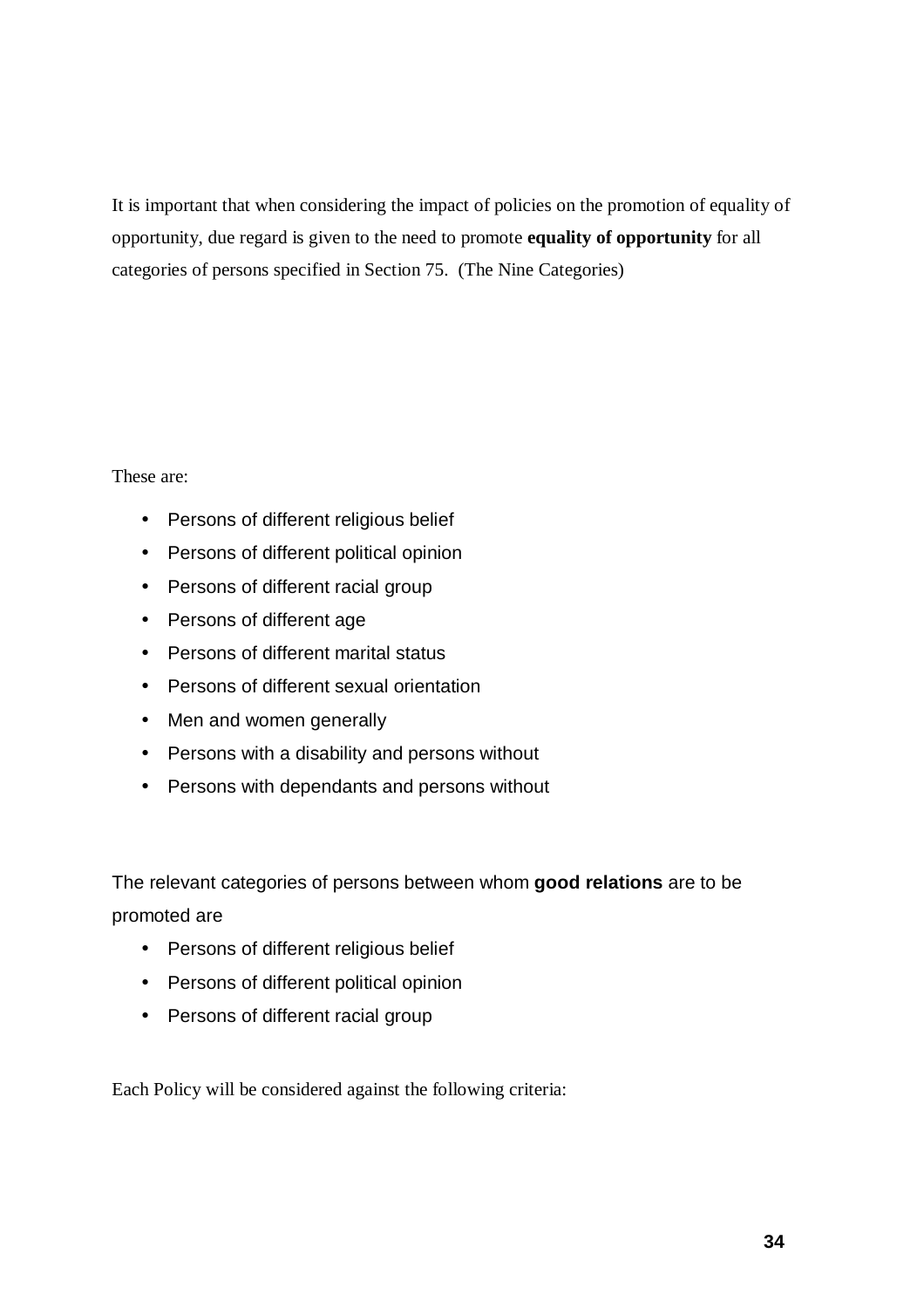- Is there evidence of higher or lower participation or uptake by different groups?
- Is there evidence that different groups have different needs, experiences, issues and priorities in relation to the particular policy?
- Is there an opportunity to better promote equality of opportunity or better community relations by altering the policy or working with others in government or in the larger community
- Have consultations with relevant groups, organisations or individuals indicated that particular policies create problems, which are specific, to them.

Section 5 is a Screening Form that should facilitate your considerations.

### **2. Summary of Policy**

Proposals for Reform of Jury System in Northern Ireland.

### **3. Summary of available information**

Replacement Arrangements for the Diplock Court System – an NIO consultation paper.

## **4. Guidance on completing questionnaire**

Before completing the questionnaire you should ensure that you have a clear understanding of the aim of the policy in question.

**Questions 1-4** deal specifically with the criteria set out at section 2. Before answering these questions you should have considered fully any information available which may have impacted on the development of the policy.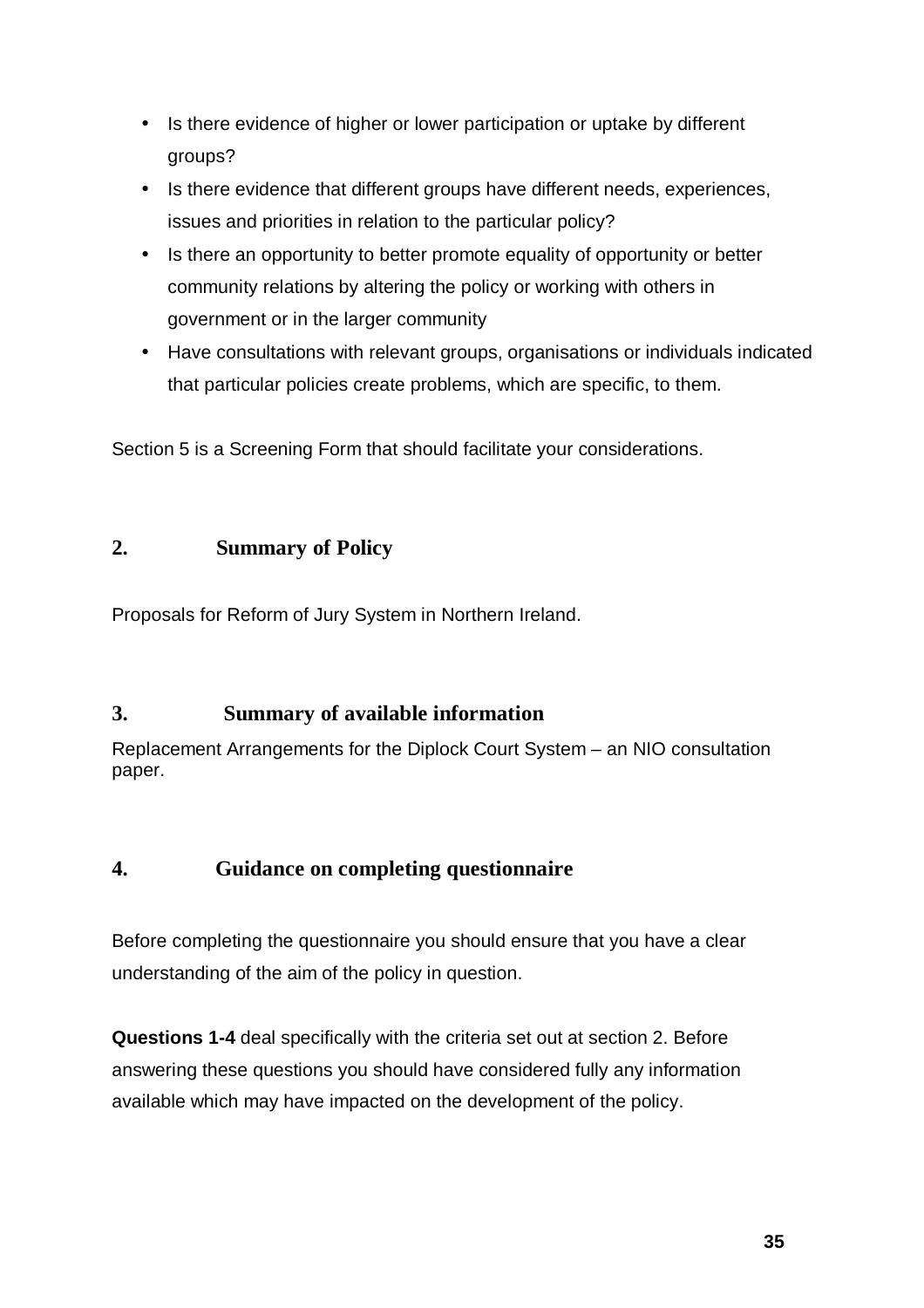Having considered the available information you should again think through the policy and it's purpose to identify whether there is anything expressed within it which is likely to have an adverse differential impact on anyone belonging to any group within the nine categories, **(Question 5)**, or alternatively, any action omitted, the addition of which would promote equality of opportunity, **(Question 6).**

If the answer to one or more of these questions is **Yes** you are asked to make a determination as to whether or not the policy should be subject to a full equality impact assessment **(Question 7)**

It should be borne in mind that a **Yes** answer does not automatically trigger an equality impact assessment. Unfortunately there is no guidance available on what constitutes adverse differential impact, although it should be noted that differential impact could exist between groups but not necessarily be adverse.

If the answer to all the questions is **No** there is then clearly no requirement to subject the policy to a full equality impact assessment.

If however the answer to **Question 7** is **Yes,** a full equality impact assessment is required, a view must then be reached on the priority issues for equality impact assessment, **(Question 8).** 

Priorities will be based on the following factors:

- Relevance to Social Need
- Effect on peoples daily lives
- Effect on economic, social and human rights
- Scale of expenditure incurred by the policy
- Cultural or political impact on people

Finally, remember that the purpose of this screening is to identify any equality implications within the policy; it is not to carry out a full impact assessment. Use your knowledge of the policy together with the additional available information to help you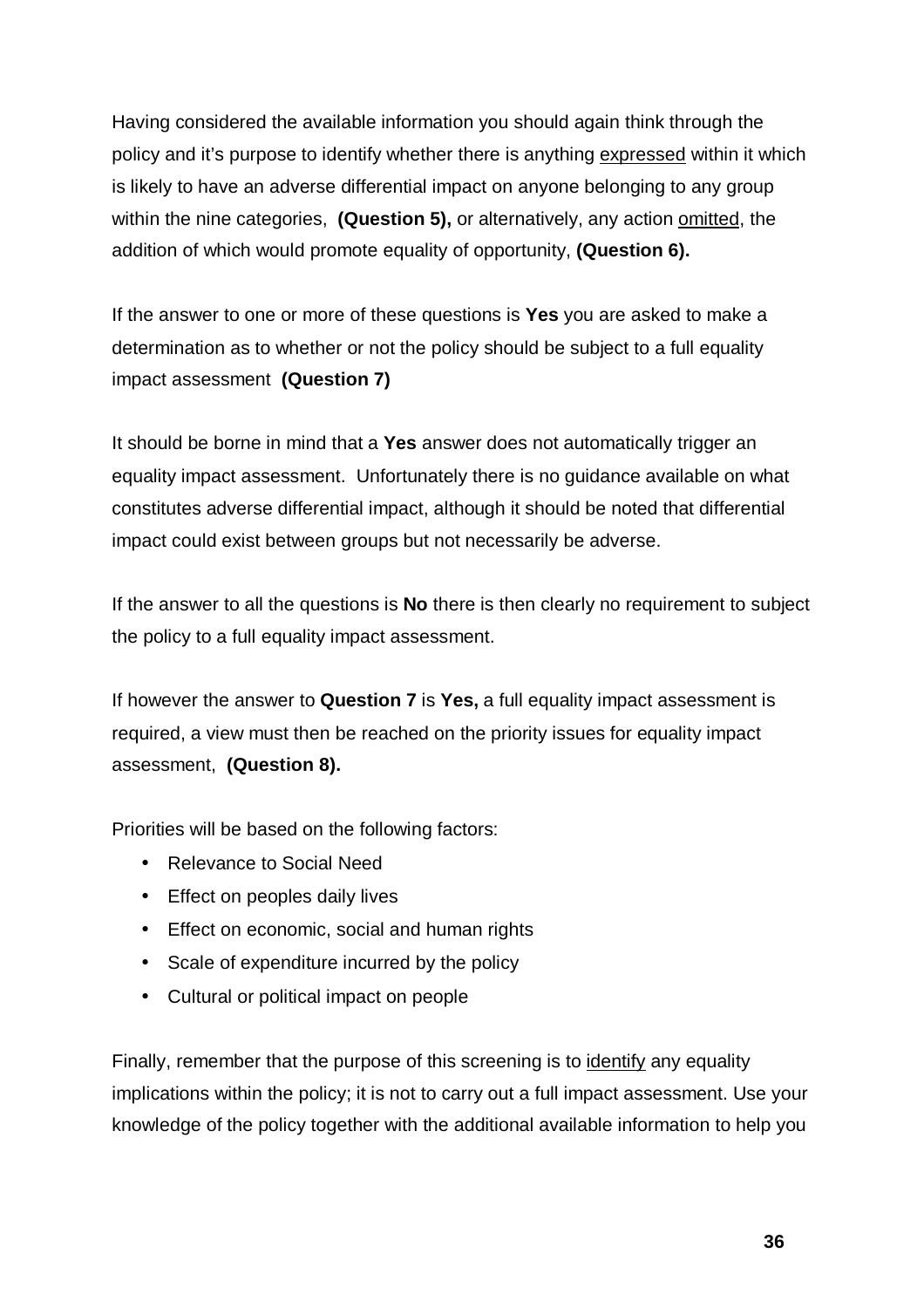provide an informed indication of whether a full equality impact assessment is or is not necessary.

### **SCREENING FORM**

**Question 1**

Is there any evidence of higher or lower participation or uptake by different groups within any of the nine categories? **Please tick relevant box**

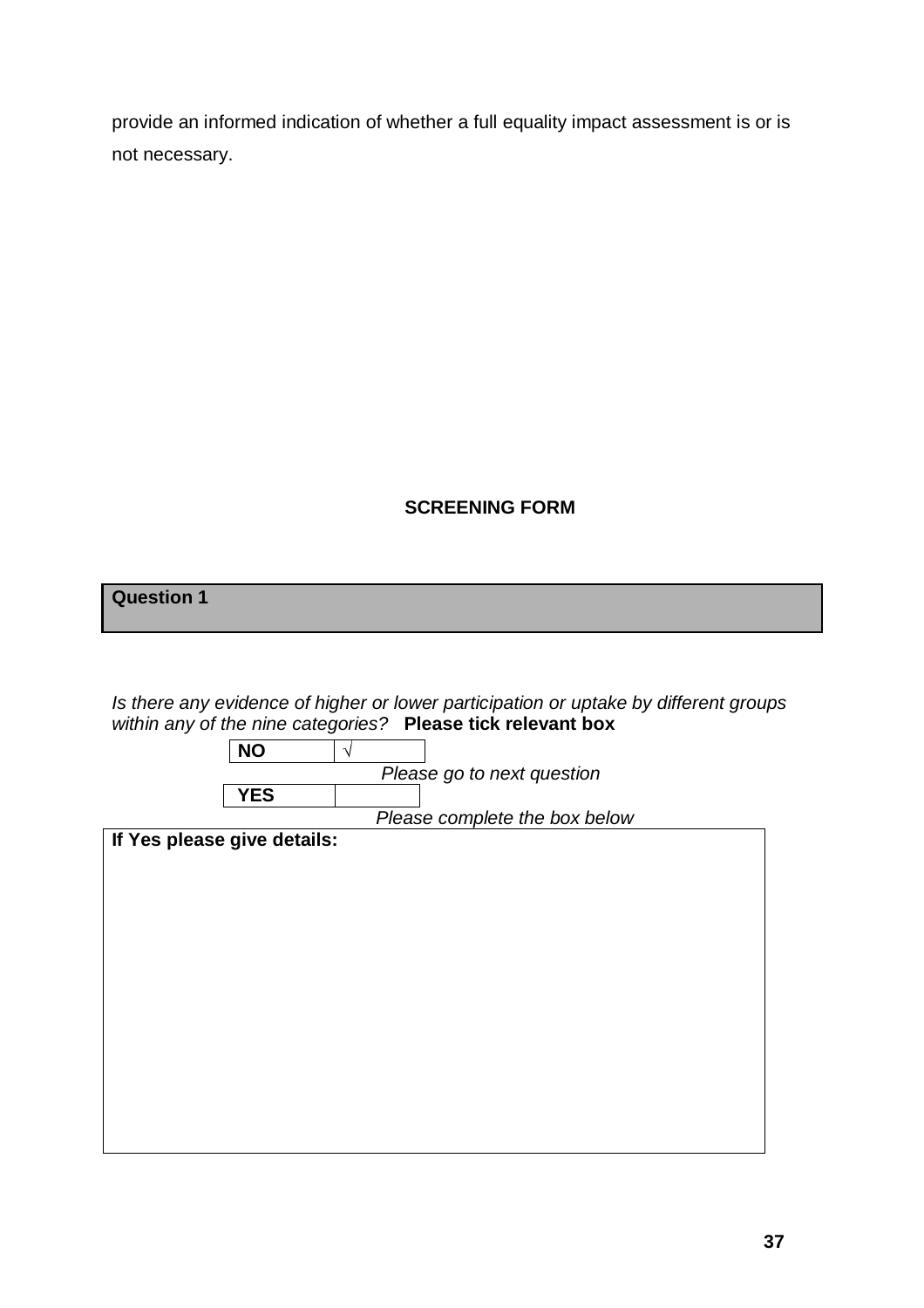Is there any evidence that different groups have different needs, experiences, issues and priorities in relation to the particular policy? **Please tick relevant box** 



Is there an opportunity to better promote equality of opportunity or better community relations by altering the policy or working with others in government or in the larger community **Please tick relevant box** 

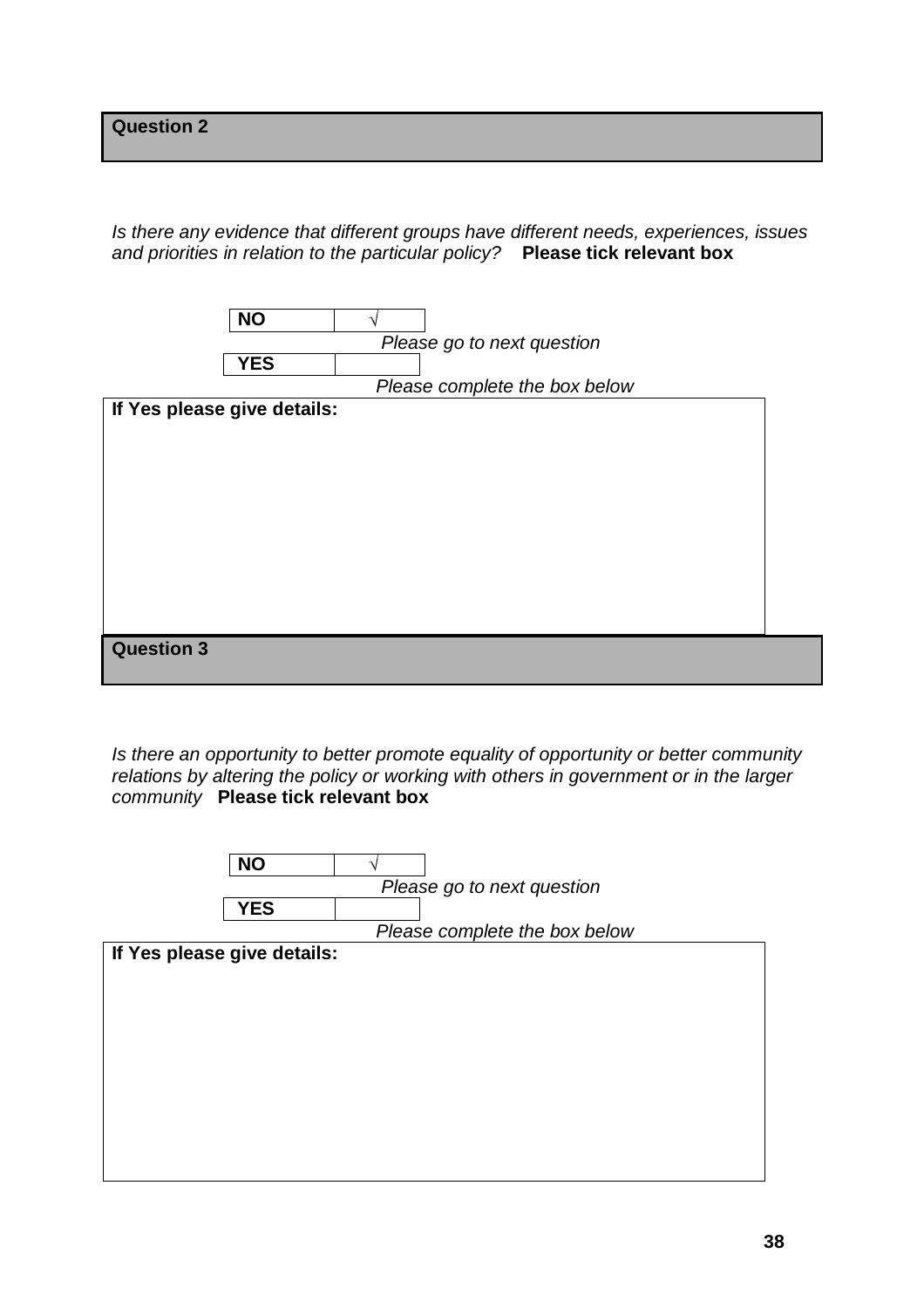Have consultations with relevant groups, organisations or individuals indicated that particular policies create problems which are specific to them **Please tick relevant box** 



Is there anything expressed within the policy that is likely to have an adverse differential impact on anyone belonging to any group within the nine categories? **Please tick relevant box** 

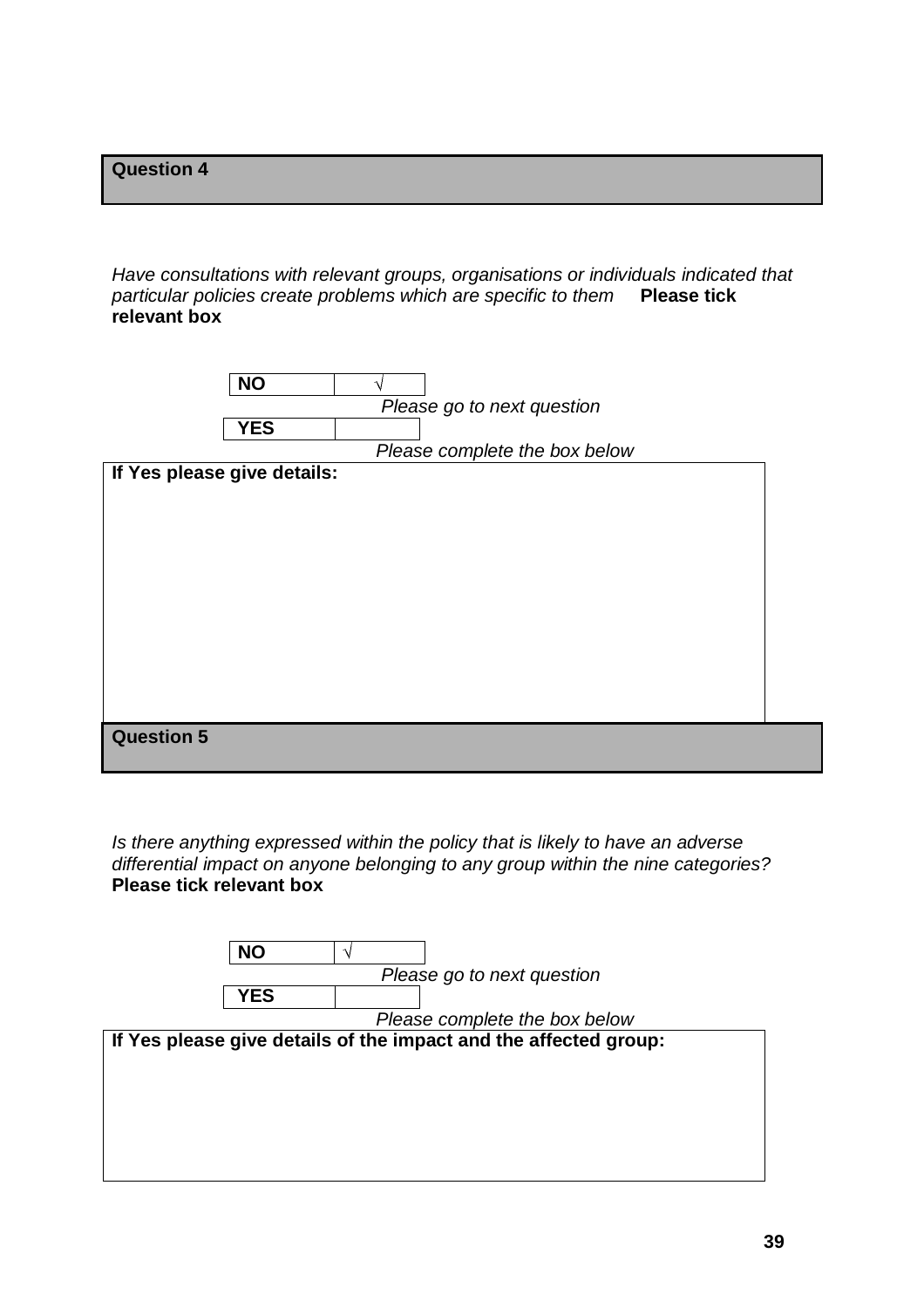| <b>Question 6</b>                                                                                                                                                                                     |
|-------------------------------------------------------------------------------------------------------------------------------------------------------------------------------------------------------|
|                                                                                                                                                                                                       |
| Is there any action omitted from the policy, the addition of which would<br>promote equality of opportunity for anyone belonging to any group within the<br>nine categories? Please tick relevant box |
|                                                                                                                                                                                                       |
|                                                                                                                                                                                                       |
| <b>NO</b><br>V                                                                                                                                                                                        |
| Please go to next question<br><b>YES</b>                                                                                                                                                              |
| Please complete the box below                                                                                                                                                                         |
| If Yes please give details of the amendment and the beneficial impact:                                                                                                                                |
|                                                                                                                                                                                                       |
|                                                                                                                                                                                                       |
|                                                                                                                                                                                                       |
|                                                                                                                                                                                                       |
|                                                                                                                                                                                                       |
|                                                                                                                                                                                                       |
|                                                                                                                                                                                                       |
|                                                                                                                                                                                                       |
|                                                                                                                                                                                                       |
|                                                                                                                                                                                                       |
|                                                                                                                                                                                                       |
| <b>Question 7</b>                                                                                                                                                                                     |

If the answer to any of the preceding questions is Yes, please indicate whether the policy should be submitted to a full equality impact assessment **Please tick relevant box** 

| - |  |
|---|--|
|---|--|